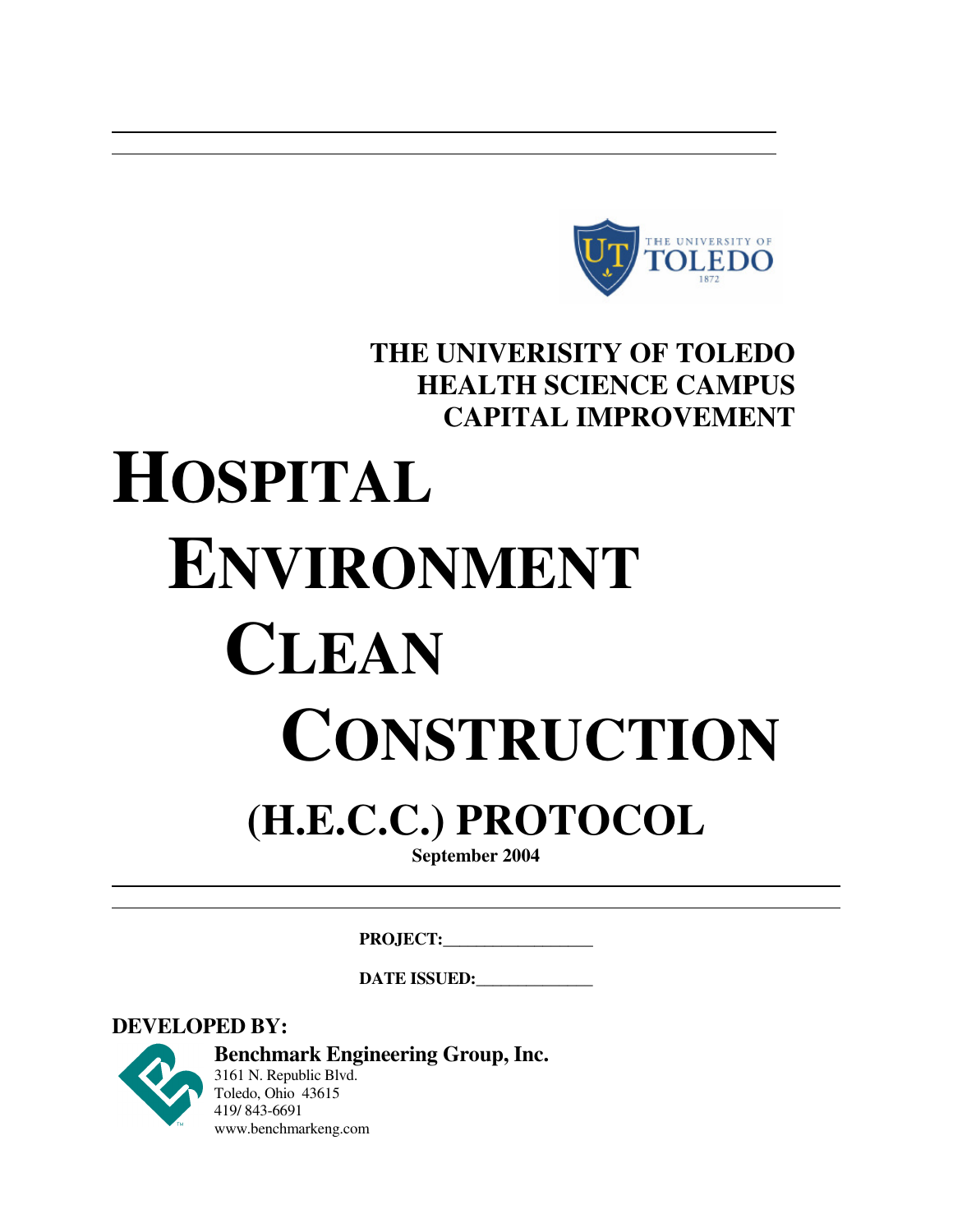## **Summary of Clean Construction Guidelines**

- 1. Maintenance of ventilation is paramount.
	- All efforts should be made to achieve the following.
	- Prevent contamination of existing house ventilation by isolating supply air dampers in the construction areas to prevent a positive pressure within the construction space.
	- Maintain construction (dirty zone) in a state of negative pressurization.
- 2. Clean room activities (construction of ante room and soft wall)
	- Minimize dust in work area.
	- Maintain soft wall or hard wall barriers.
	- Use tacky floor step off mats at the entrance to the construction area.
	- Use appropriate cover garments.
	- All construction debris will be contained to prevent contamination of surrounding clean areas.
	- All debris will be removed in a covered and sealed container or cart.
- 3. Documentation of compliance will be maintained

4. Use Hepa filtered vacuums if available or by special request by University of Toledo Heath and Safety departments.

\* Clean construction permit will be issued by Infection control.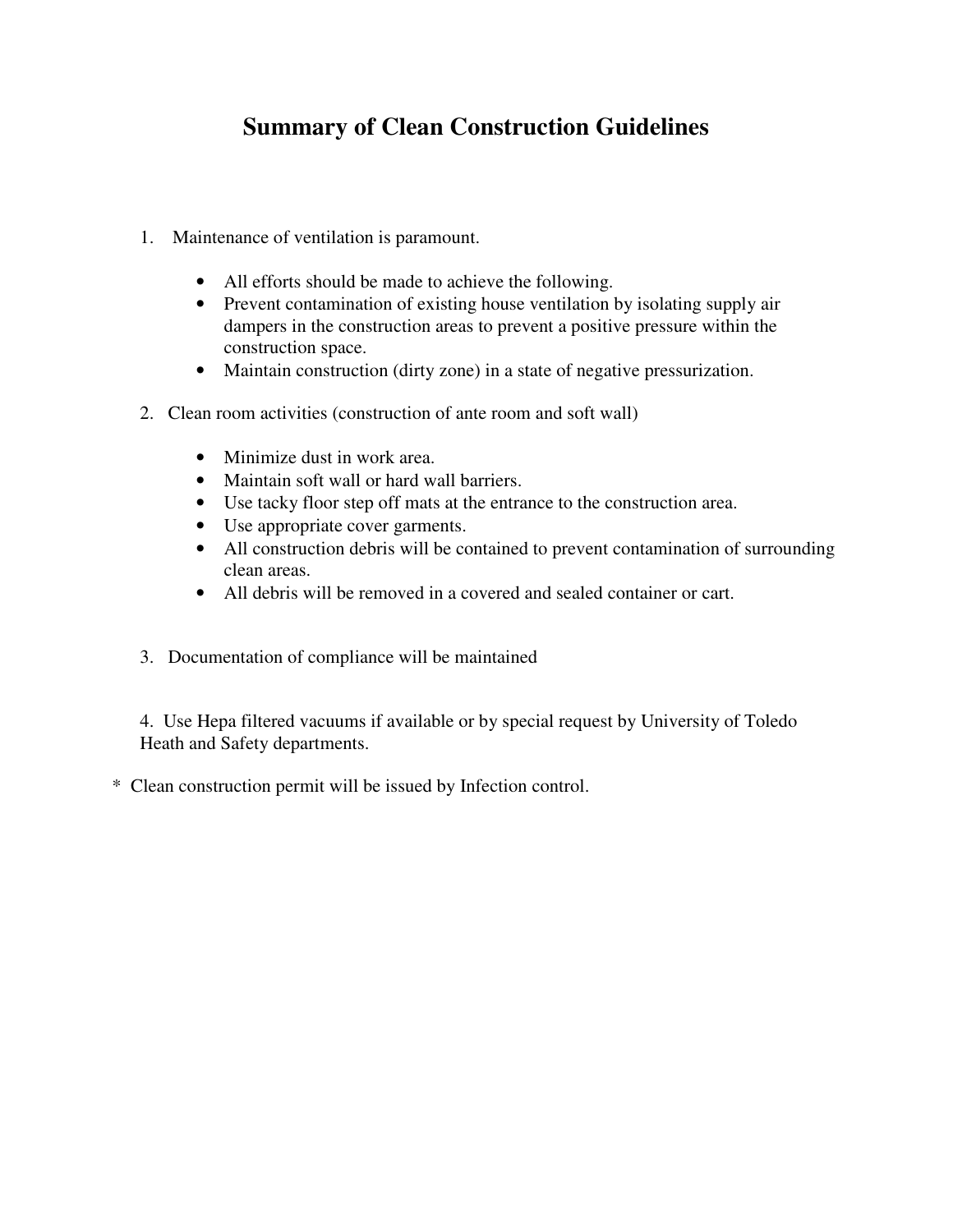#### **9/24/04**

## TABLE OF CONTENTS

| Section | Subject                                     | Page |
|---------|---------------------------------------------|------|
| 1.0     | Establishing H.E.C.C. Protocol Guidelines 2 |      |
| 2.0     | H.E.C.C. Protocol Preparation 4             |      |
| 3.0     |                                             |      |
| 4.0     |                                             |      |
| 5.0     |                                             |      |
| 6.0     |                                             |      |
| 7.0     |                                             |      |
| 8.0     |                                             |      |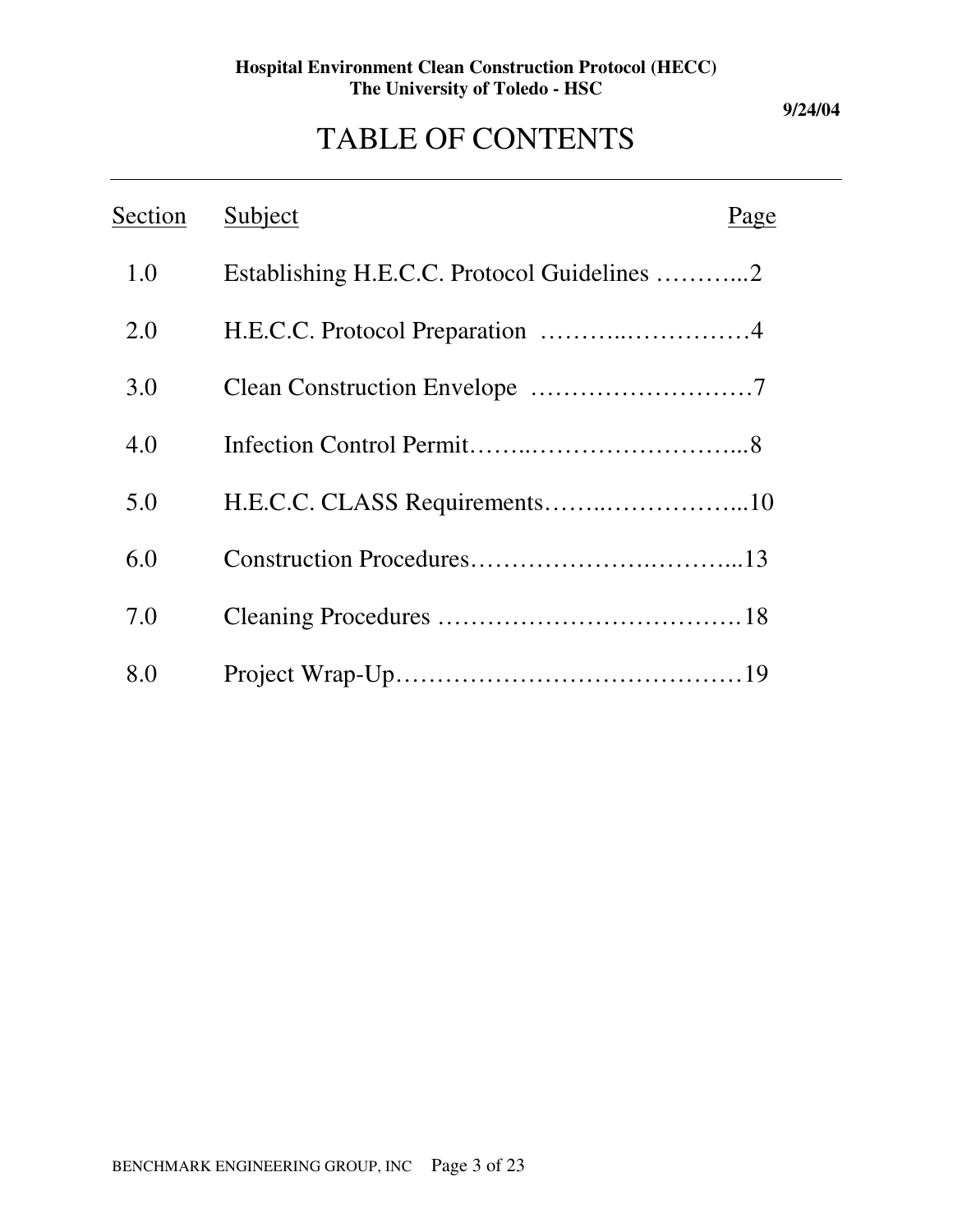#### **9/24/04**

## **1. ESTABLISHING H.E.C.C. PROTOCOL**

#### 1.1 Background

Today's "dirty" construction practices requires that entire sensitive areas of hospitals close down and relocate their operations before starting construction and maintaining this temporary operation until after all construction is fully completed. This always results in much higher internal costs and resource strain for the medical facility above and beyond the actual construction costs. "Dirty" construction activities allow for foreign particle contamination to be deposited and built up in layers in the sensitive medical areas. These layers of contamination are very hard to eradicate after construction is completed and provide a great environment for biological growth and the opportunity for foreign particles to become airborne and contaminate other areas of the medical facility.

A clean room is defined as enclosed area that is controlled environmentally over atmospheric contamination, temperature, pressure and humidity, in which the concentration of airborne particles is controlled through specific procedures for one or more clean zones. The clean zone is a defined space in which the concentration of airborne particles is controlled to meet a specific cleanliness class. The main purpose of a cleanroom environment is to contain airborne particles, relative to size and density, and maintain containment at a consistent level. To provide an aseptic hospital environment, an effective sanitization program must also be implemented. The basis of the Cleanroom Construction Protocol is to maintain the integrity of the existing cleanroom environment before, during, and after construction in the cleanroom is completed.

The Medical College of Ohio through the consulting engineering of Benchmark Engineering Group, Inc. has developed and implemented a hospital based Cleanroom Construction Protocol for any construction work performed in the sensitive areas of the University of Toledo's Health Science Campus medical facilities know as the Hospital Environment Clean Construction (H.E.C.C.) protocol

#### 1.2 H.E.C.C. Goal

The most obvious goal in the process of construction in a hospital environment is to maintain clean and sanitary conditions. If medical functions are being carried out in the area where the construction is necessary, the motive is obvious: not to contaminate these operations. A clean area environment consists of many surfaces, and deposition of contaminants can take place on these surfaces. These contaminants can then become reentrained in the air stream, usually at the least convenient time.

The main focus in the medical area is to prevent airborne bacteria from infecting patients, and this is most critical in areas where bacteria can gain immediate access inside the patient's body. HEPA filters provide containment of the bacteria from the supply air, but construction in the hospital environment can cause the release of many more airborne particles and foreign bodies to contaminate the area.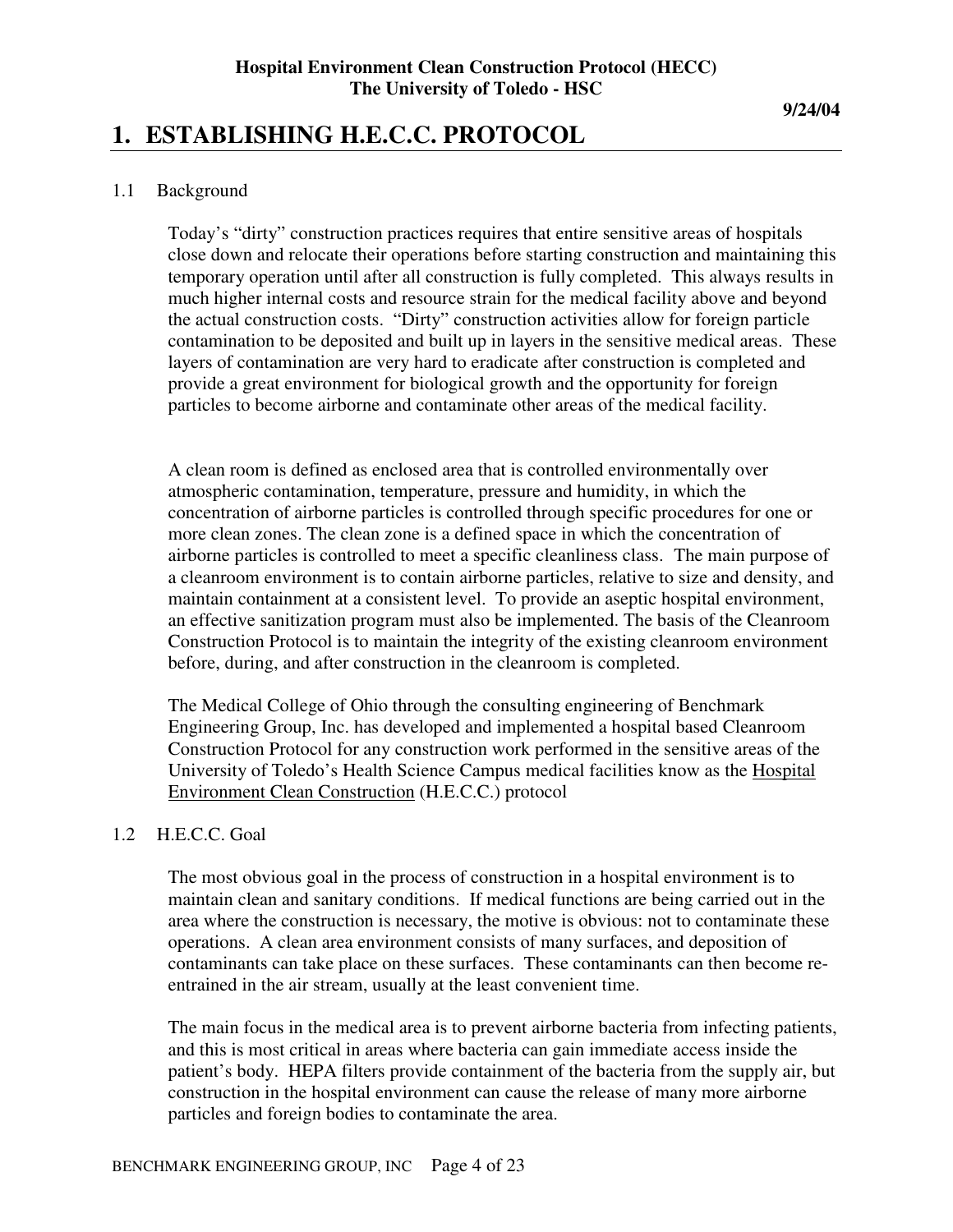#### 1.3 H.E.C.C. Strategy

A strategy of clean construction must be established using the following steps:

- 1. Avoidance is the most desirable strategy. If operations can be performed without generating contaminants, then contamination problems become nonexistent. In actual operation, however, avoidance cannot always be achieved.
- 2. Isolation is next: keeping the contaminants from critical areas. If the first two strategies break down, as is almost always the case for some systems.
- 3. Containment and maintain the lowest possible level of construction particle contamination resulting from the actual construction in the cleanroom construction area.
- 4. Cleaning follows: this involves techniques to remove contaminants from the surface on which they have been deposited.
- 5. Prevention of the ingress of additional "outside" construction particle contamination from entering the actual cleanroom construction area.
- 6. Verification and inspection: to evaluate the effectiveness of the contamination control program. Without a method of monitoring the cleanliness of a surface, there is no way to verify the strategy of prevention or isolation, or the effectiveness of cleaning.

Overseeing the H.E.C.C. program is a philosophy of cleanliness. In all aspects of a construction program, one must *think clean*. This should be pervasive in every task, from design through construction through evaluation and startup. Involvement of the tradespeople in this philosophy is critical: they are the ones performing the work and they are the ones who can often spot problems that would pass by a more casual observer.

The H.E.C.C. Protocol provides the contractor with cleanroom construction procedures to utilize during the entire construction process. The protocol will provide for the protection of the existing clean environment, and eliminate the contamination from the construction process in the new clean area expansion. The H.E.C.C. Protocol supplies the detail and specifications on the steps to build "softwalls" and perform clean construction tasks and achieve the Protocol objectives in the clean construction envelope.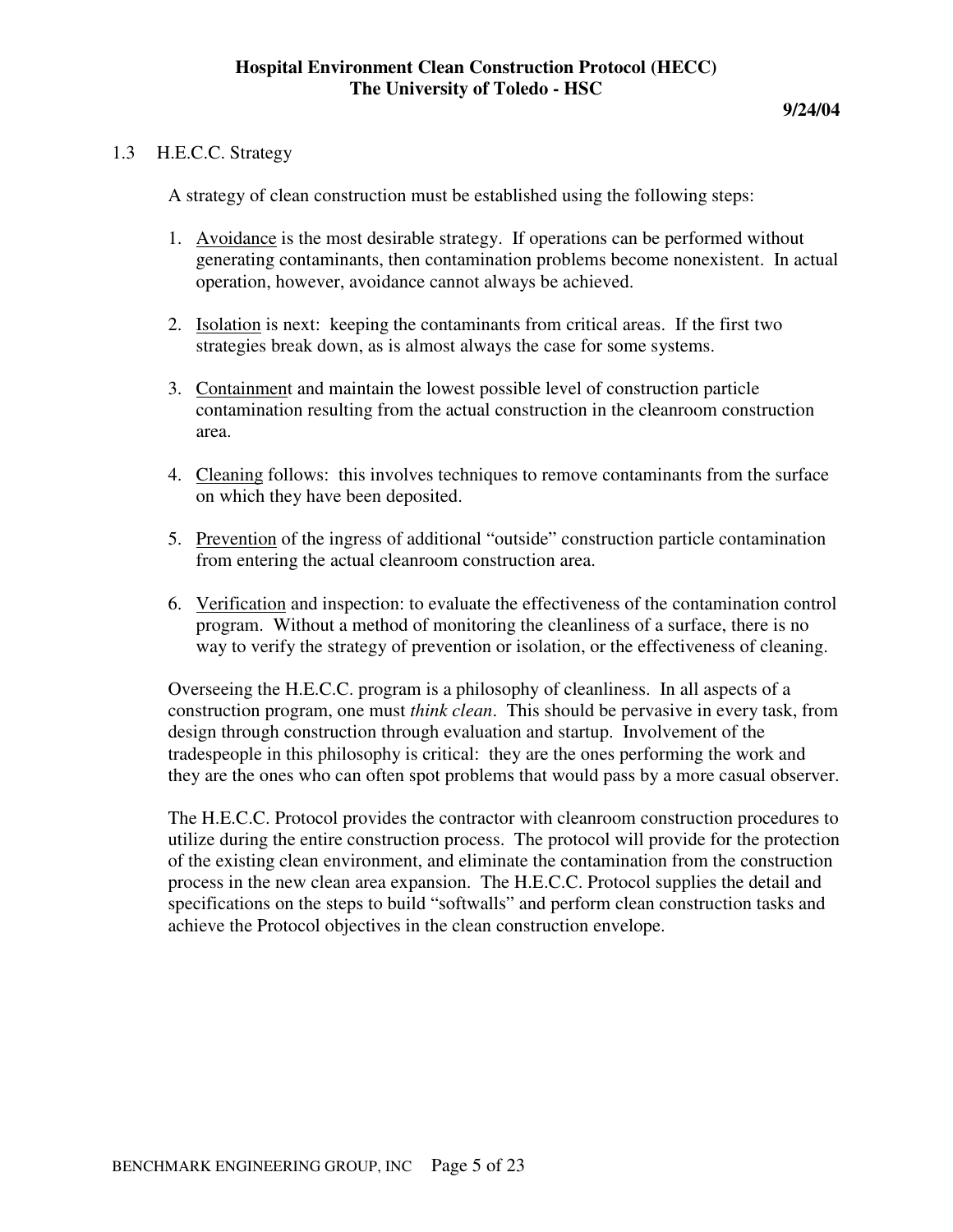## **2. H.E.C.C. PREPARATION**

#### 2.1 Clean Construction Planning

The first phase of planning involves an analysis of the tasks to be performed in the installation process. Four questions must be asked in this analysis:

#### *What tasks are involved in the installation?*

It is imperative that the tradespeople who are performing the installation be involved in answering this question, as there are many "minor" tasks that are often forgotten.

#### *How contaminating are the tasks?*

If the tasks involved are relatively clean tasks, such as connecting flange-type connectors, the considerations are much different than if welding is to be performed.

#### *Can prefabricated assemblies be created?*

Some of the contamination concerns can be avoided if prefabricated assemblies are a possibility. This allows the reduction of contaminating tasks within the cleanroom, simplifying the installation concerns.

#### *How clean does the construction environment need to be?*

If the interior of utility piping is to be exposed, the cleanliness level of the construction site needs to be very clean. On the other hand, if only electrical connections are involved, the cleanliness requirements are lessened. The answer to this question has a large bearing on the way isolation of the construction area is achieved.

When the answers to these questions are established, a review of the working environment can be performed. The cleanliness needs of the construction area can be compared to the contaminating characteristics of the tasks to be performed, and to the cleanliness level of the surrounding area. This drives the cleanliness of the construction area and the amount of isolation needed between the construction area and the remainder of the cleanroom.

#### 2.2 Isolation of Area

In isolating a construction area from a cleaner area, some sort of barrier to contaminant migration is required. This barrier may consist of rigid walls, soft walls, or air curtains, but it must inhibit the passage of airborne contaminants. Once this barrier is defined, the air movement within the isolated environment must be considered.

The more common approach is to direct airflow of specified cleanliness through this environment so that no contamination of surrounding areas occurs. To accomplish this, a review of all airflow inputs and exits is required, as well as a look at any turbulence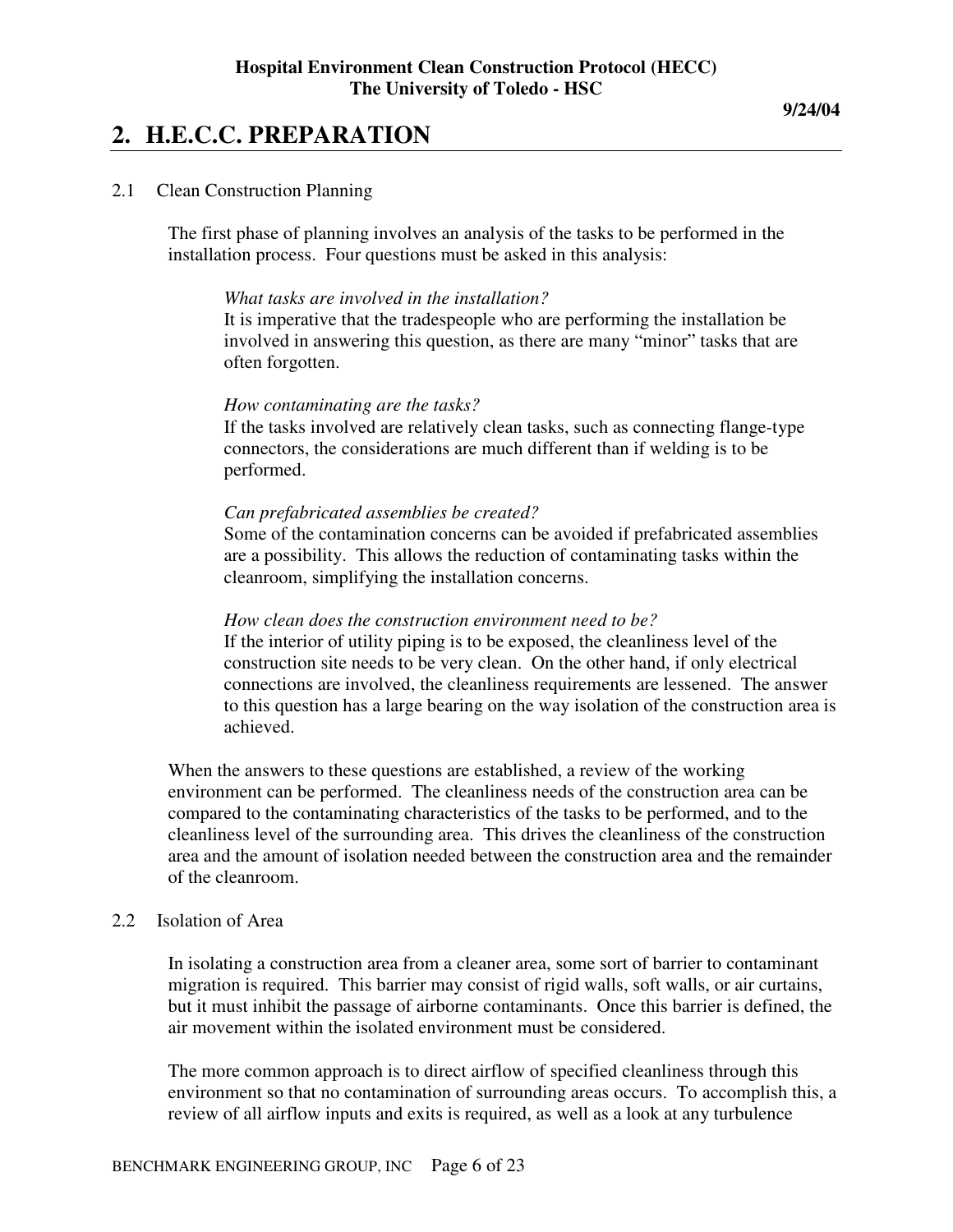#### **9/24/04**

generating equipment that may overcome the directed airflow's. It is also important to consider the differential pressure between the isolated environment and the remainder of the hospital environment. An isolated environment with either soft or rigid walls generally has a large surface area, and a relatively small pressure differential can dislodge the walls. On the other hand, it is important to keep a slightly negative pressure in the isolation environment to minimize contaminant migration into the hospital environment through leaks in the barrier.

A significant challenge in dealing with an isolated clean construction envelope, within a hospital environment is the entrance and egress requirements for tradespeople. This is especially challenging when the isolated envelope is small. The need for exotic entrance and egress schemes becomes more critical as the difference in the cleanliness level between the hospital environment and the construction area increases.

If the size of the construction area permits, and there is a significant difference in contamination level between the hospital environment and the clean construction envelope, airlocks and a gowning/de-gowning area can be provided. This will increase the capability of the barrier to prevent contamination migration from the isolated clean envelope to the hospital environment.

When constructing an isolated environment, caution is in order. Access to nearby operating equipment must be maintained, both for operation of the equipment and maintenance of the equipment.

#### 2.3 Safety Concerns

A final consideration in the construction of an isolated environment is the access to safety equipment. People in the isolated environment must have free access to appropriate safety equipment, based on the hazards present in the environment. How exotic the requirements for an access scheme are depends on the level of isolation. In a started, softwall environment, which allows free access through the wall, little consideration of this will be required. In a situation where an airlock is used, access to safety equipment becomes a more serious consideration.

#### 2.4 Documentation

The next item involved in preparation is the generation of required documentation. These documents generally fall into three categories: installation documents, cleanroom protocols, and construction documentation. The two classic construction documents are the drawings and the bill of materials (BOM). It would be difficult to overstate the importance of making cleanroom protocols available and understandable to construction personnel. The "cleanroom spec" that is used for the protocol of the existing cleanroom is a necessary starting point, and from that document training documents can be generated. Finally, signs posted at various locations as reminders can be invaluable. A document that has proven critical to a number of cleanrooms is a Construction Manual. This document contains comprehensive documentation for equipment installation,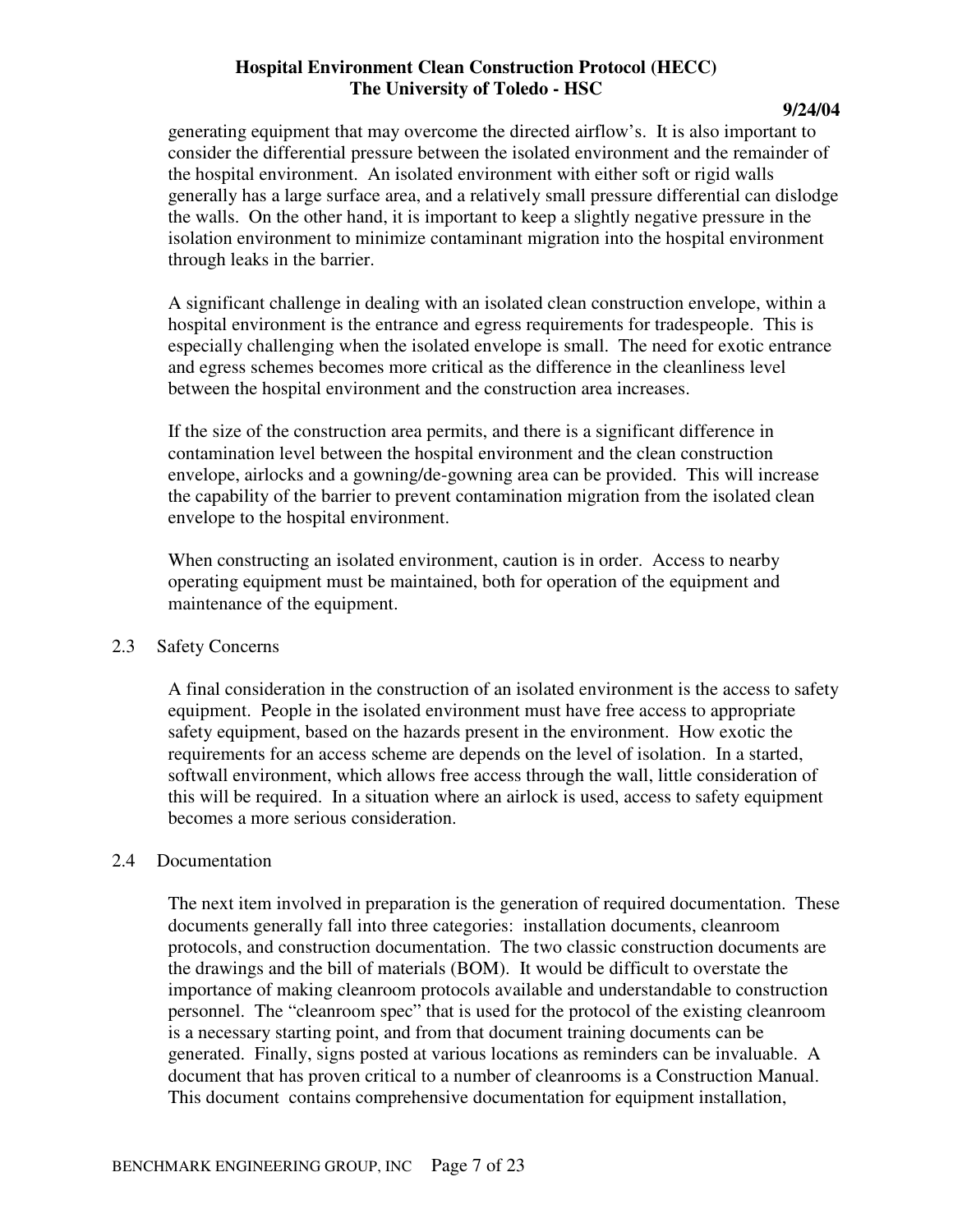documentation of all utility systems in the cleanroom, materials requirements for each system, and the cleanroom procedures used by construction personnel.

The documentation phase of the effort ends with an installation review. This review takes place prior to the commencement of installation, and is attended by the people involved in both the design and implementation of the installation. The purpose of the review is to ensure the correctness of the installation procedure and to provide any lastminute information that has come to light.

## **3. CLEAN CONSTRUCTION ENVELOPE**

The construction in the sensitive areas of the medical facility will be performed with H.E.C.C. Protocol procedures that apply across the entire clean construction envelope. The envelope area is defined by the following:

- Outside construction area (dirty work)
- Access to the work area from the outside (entry)
- Materials & Tools Cleaning area (cleaning)
- Clean tools & materials lay down area (pre-staging)
- Clean construction work area (clean work)
- 3.1 Outside Construction Area for Dirty Work

All dirty work construction that does not have to take place in the clean work area will be performed outside the clean envelope area. This includes cutting and building components subassemblies that can be taken into the clean work area and then fully assembled. This work will take place outside of the clean envelope and each subassembly will cleaned prior to entering the clean work area.

3.2 Work Area Access / Egress Area

This comprises of the hallways, stairs, elevators, and adjacent rooms near the clean work area that workers and materials will travel through in order to reach the cleaning area, clean storage area and clean work area.

3.3 Materials & Tools Cleaning Area

This is a special cleaning area that is within the clean envelope where all tools, materials and subassemblies will receive a final cleaning prior to entering the actual clean work area. Any tools that were used for construction in the clean work area will be returned daily and cleaned prior to being used again in the clean work area.

3.4 Clean Materials & Tools Lay Down Storage Area

All materials, tools and subassemblies that have been cleaned and are waiting to be used or installed will be stored within the clean envelope to maintain their clean condition.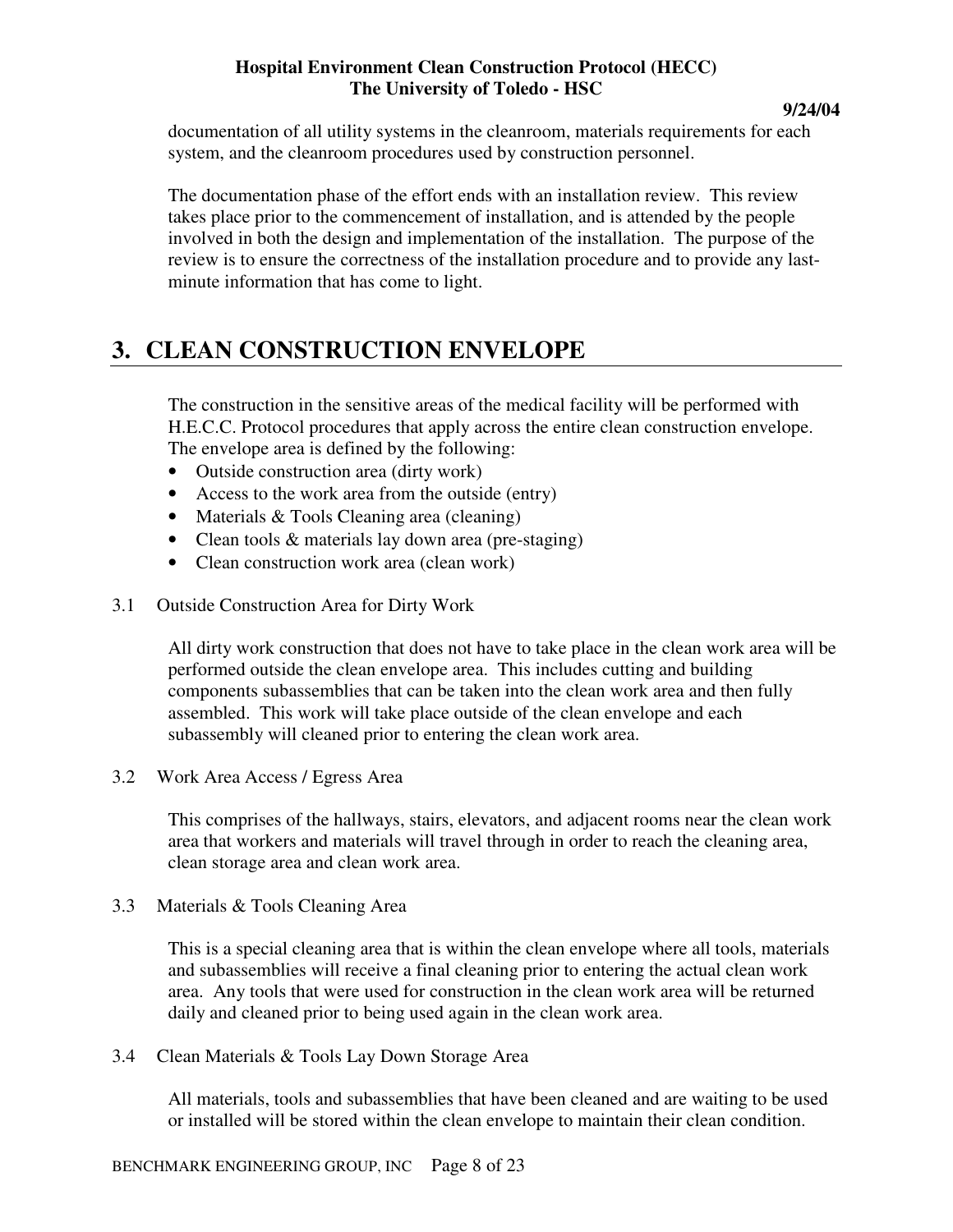#### 3.5 Clean Construction Work Area

All necessary final assembly and construction work in a sensitive area will be performed inside the softwalls of the clean work area. The entire area will be cleaned each day per the clean construction procedures. No debris will be broken down or cut apart further while in the clean work area, all debris will be removed from the clean area and disposed of per approved process.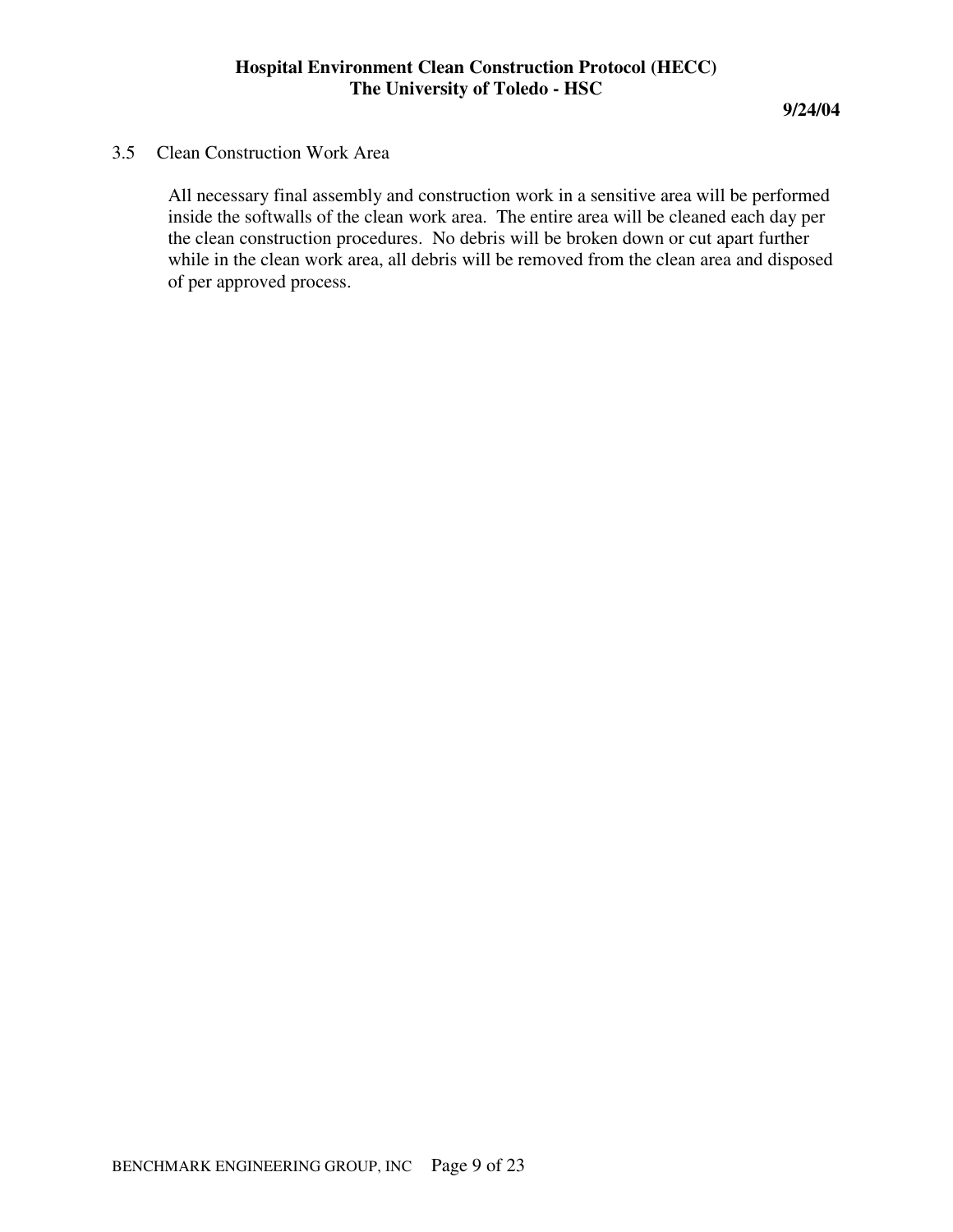#### **9/24/04**

## **4. INFECTION CONTROL PERMIT**

#### 4.1 Construction Activity

The first step in a successful clean construction project involves project definition. This takes place prior to any construction activity, and involves defining the (Scope and Duration) that will take place:

| <b>TYPE</b>   | <b>SCOPE</b>                                         | <b>DURATION</b>          |
|---------------|------------------------------------------------------|--------------------------|
| <b>TYPE A</b> | Inspection, non-invasive activities - measuring $\&$ | Short duration $-$ a few |
|               | testing, minor moving of equipment and access to     | hours maximum            |
|               | above ceiling and/or below floor systems – low       |                          |
|               | levels of disturbance and traffic                    |                          |
| TYPE B        | Small scale activities – minor demo and removal,     | Short duration – less    |
|               | drilling, mounting, small equipment or fixture       | than a full work shift   |
|               | installation $w$ low to moderate levels of dust $\&$ |                          |
|               | debris generation, minor traffic                     |                          |
| TYPE C        | Medium scale activity – demolition and removal,      | Intermediate duration    |
|               | new or remodeled rooms, fixtures and equipment       | greater than a full work |
|               | installation, generates moderate to high levels of   | shift                    |
|               | dust and medium construction traffic                 |                          |
| <b>TYPE D</b> | Major construction activities – large scale          | Long duration requiring  |
|               | demolition, new and remolded rooms, structural       | multiple or consecutive  |
|               | modifications or additions, major fixture and        | work shifts              |
|               | equipment installation – generates high levels of    |                          |
|               | dust and construction traffic                        |                          |

#### 4.2 Risk Group

The second step involves the effect and risks involved based on the Infection Control Risk Group assessment:

| <b>GROUP</b>   | <b>RISK</b>         | <b>GROUP/AREA</b>                                   |  |  |
|----------------|---------------------|-----------------------------------------------------|--|--|
| <b>GROUP 1</b> | <b>Least Risk</b>   | General commercial space not used for any           |  |  |
|                |                     | medical procedures such as offices, conference      |  |  |
|                |                     | rooms, classroom, lecture halls, maintenance,       |  |  |
|                |                     | laundry cafeteria, etc.                             |  |  |
| <b>GROUP 2</b> | Medium Risk         | Standard care medical facilities such as clinics,   |  |  |
|                |                     | evaluation rooms, waiting rooms, standard in-       |  |  |
|                |                     | patient hospital rooms, nursing stations, hallways, |  |  |
|                |                     | etc.                                                |  |  |
| <b>GROUP 3</b> |                     | Research areas, Laboratories, Emergency room,       |  |  |
|                | Medium / High Risk  | Pharmacies etc.                                     |  |  |
| GROUP 4        |                     | Surgical rooms, Post-op, Intensive Care Units,      |  |  |
|                | <b>Highest Risk</b> | Burn units, Delivery rooms, etc.                    |  |  |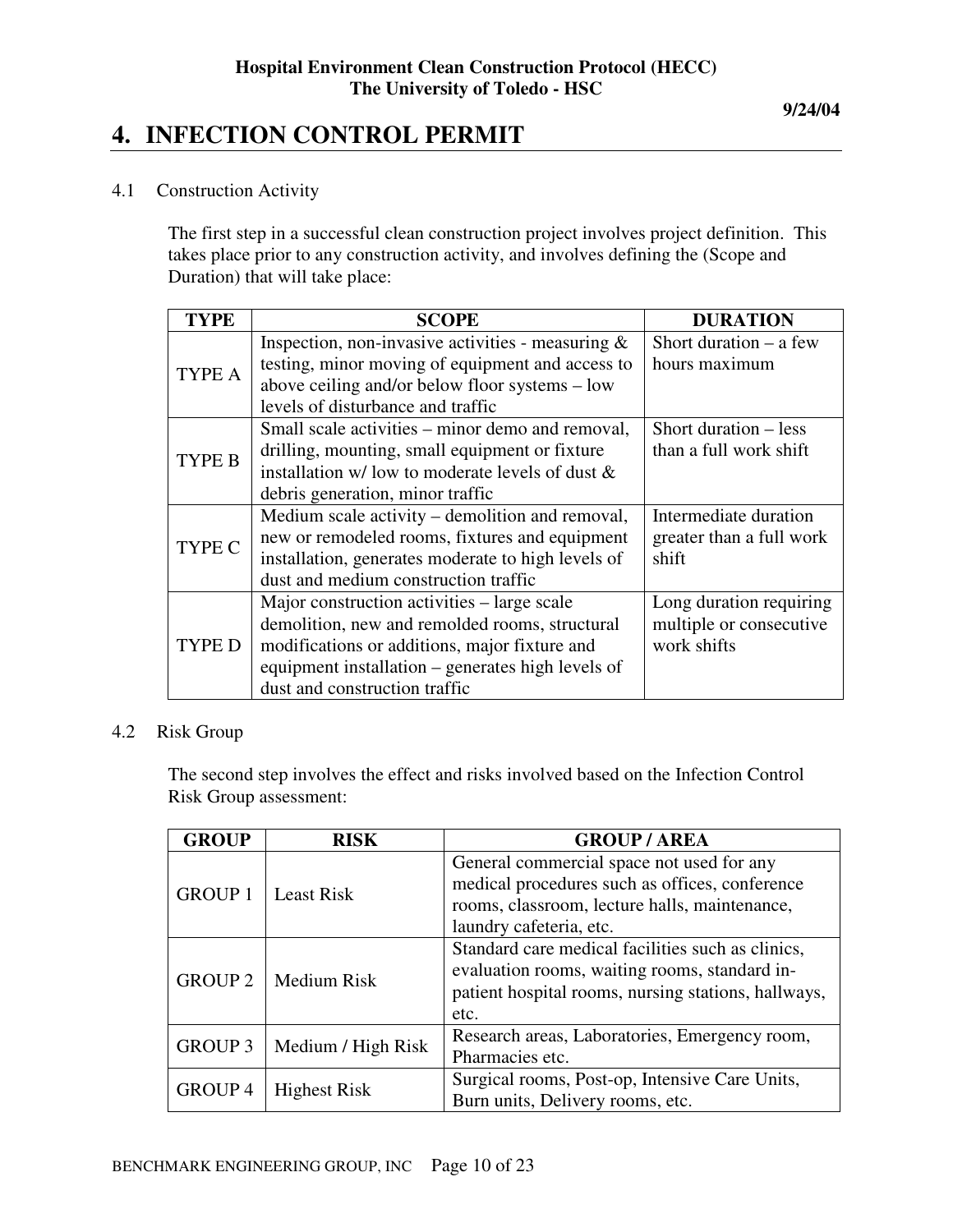4.3 Permit Classification

The next step is to determine the classification and requirements necessary to perform construction in the hospital environment. Classification is determined by evaluating the Construction Activity and the Risk Group for the amount of work and sensitivity of the hospital function in the work area.

The following chart indicates the general assignment of classification based on the Risk Group verses the Construction Activity. This is just a general indication, all permits will be evaluated individually and have a classification assigned based on the individual evaluation.

|                   | <b>GROUP1</b>   | <b>GROUP 2</b>   | <b>GROUP 3</b>   | <b>GROUP4</b>    |
|-------------------|-----------------|------------------|------------------|------------------|
| TYPE <sub>1</sub> | <b>CLASS I</b>  | <b>CLASS I</b>   | <b>CLASS II</b>  | <b>CLASS II</b>  |
| TYPE <sub>2</sub> | <b>CLASS I</b>  | <b>CLASS II</b>  | <b>CLASS III</b> | <b>CLASS III</b> |
| TYPE <sub>3</sub> | <b>CLASS II</b> | <b>CLASS III</b> | <b>CLASS IV</b>  | <b>CLASS IV</b>  |
| TYPE <sub>4</sub> | <b>CLASS II</b> | <b>CLASS III</b> | <b>CLASS IV</b>  | <b>CLASS IV</b>  |

In general, the classifications can be described as follows:

- CLASS I Is used for minor maintenance projects, inspections and remodeling in low risk group areas.
- CLASS II Is used for small maintenance and inspection projects in high-risk areas and medium level construction projects in low risk areas.
- CLASS III Is used for small construction projects in high-risk areas and large construction projects in medium-risk areas.
- CLASS IV Is used for medium to large-scale construction in the medium to high-risk areas.

#### 4.4 Permit Submittal

The last step is to submit the permit information to the Infection Control Department for approval of the classification and requirements necessary to perform the construction.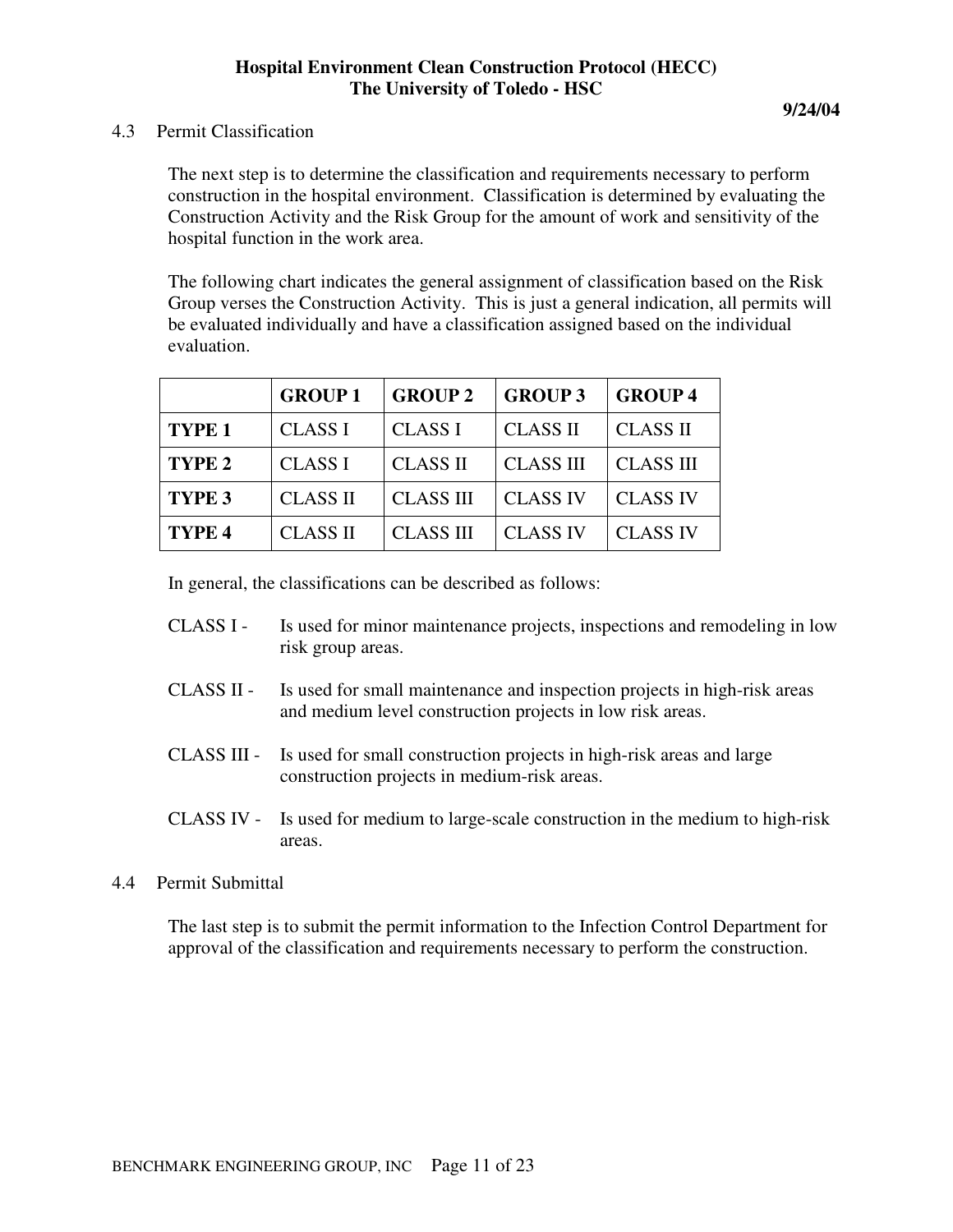## **5. H.E.C.C CLASS REQUIREMENTS**

#### 5.1 CLASS I

Isolation:

• None

Containment:

- General execution of work by methods that minimize raising dust from construction operations
- Immediately replace any ceiling tile displaced for visual inspection or access.

Cleaning:

- General sweeping  $&$  wipe clean of any dust or debris in the area Prevention:
	- None other than standard safeguard requirements for the hospital area

#### 5.2 CLASS II

Isolation:

- Seal any unused doors with duct tape
- Block off and seal air vents
- Turn off or isolate HVAC system in areas where work is being performed Containment:
	- Provide active means to prevent air-borne dust from dispensing into the atmosphere
	- Water mist work surfaces to control dust while cutting and drilling
	- Contain construction waste before transport in tightly covered containers
	- Remove and seal all trash liners prior to removal from clean area

Cleaning:

- Wipe down all surfaces effected by the construction activity with disinfectant before leaving work area
- Wet mop and vacuum with HEPA filter vacuum before leaving work area
- Do not remove softwalls or barriers until complete project is thoroughly cleaned by Environmental Services Dept.

Prevention:

- Clean all tools prior to entering work area
- Place dust mat at entrance and exit of work area
- Standard safeguard requirements for the hospital area

#### 5.3 CLASS III

Isolation:

- Seal any unused doors with duct tape
- Block off and seal air vents
- Turn off or isolate HVAC system in areas where work is being performed to prevent contamination of duct system
- Establish Clean Envelope with completely constructed softwalls prior to construction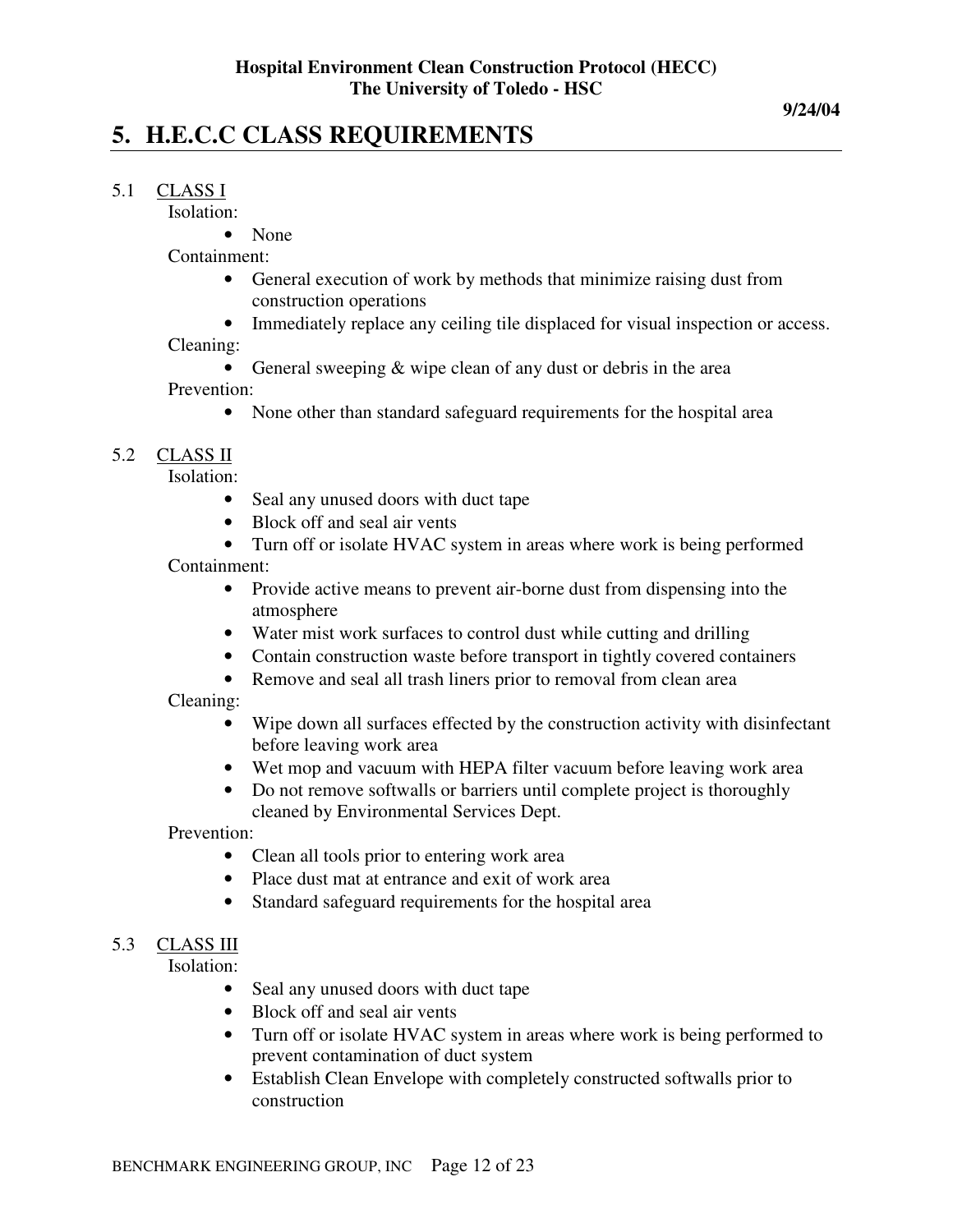#### **9/24/04**

• Maintain negative air pressure within work area utilizing HEPA equipped air filtration units

Containment:

- Provide vacuum for any drilling and cutting to prevent air-borne dust from dispensing into the atmosphere
- Water mist work surfaces to control dust while cutting and drilling
- Contain construction waste before transport in tightly covered containers
- Cover and tape up transport receptacles or carts
- Remove and seal all trash liners prior to removal from clean area
- Remove demolition materials and fixtures carefully to minimize spreading of dirt and debris
- Limit the amount of work in the clean envelope by constructing assemblies or sub assemblies outside of clean envelope as much as possible

Cleaning:

- Wet mop floor with disinfectant daily before leaving work area
- Vacuum with HEPA filter vacuum daily before leaving work area
- Wipe clean all tools after use
- Washable mats cleaned, as needed, after breaks and shift changes. Bacteria will grow under mats if not cleaned properly.
- Tack mat sheets are to be pulled as the sheets become dirty.
- Wash windows in one direction, strokes top to bottom
- Do not remove softwalls or barriers until complete project is thoroughly cleaned by Environmental Services Dept.

Prevention:

- Clean all tools prior to entering work area
- Clean all equipment and fixtures prior to entering the clean envelope
- Place dust/tack mat at entrance and exit of work area
- Observe safeguard requirements for the hospital area (University of Toledo Safety Policies)

#### 5.4 CLASS IV

Isolation:

- Seal any unused doors with duct tape
- Block off and seal air vents
- Turn off or isolate HVAC system in areas where work is being performed to prevent contamination of duct system
- Establish Clean Envelope with completely constructed softwalls prior to construction
- Maintain negative air pressure within work area utilizing HEPA equipped air filtration units
- Construct Anteroom transition area where and all personnel area required to pass through and be vacuumed using a HEPA vacuum cleaner and change their cloth or paper coveralls each time they enter or leave the clean envelope

Containment: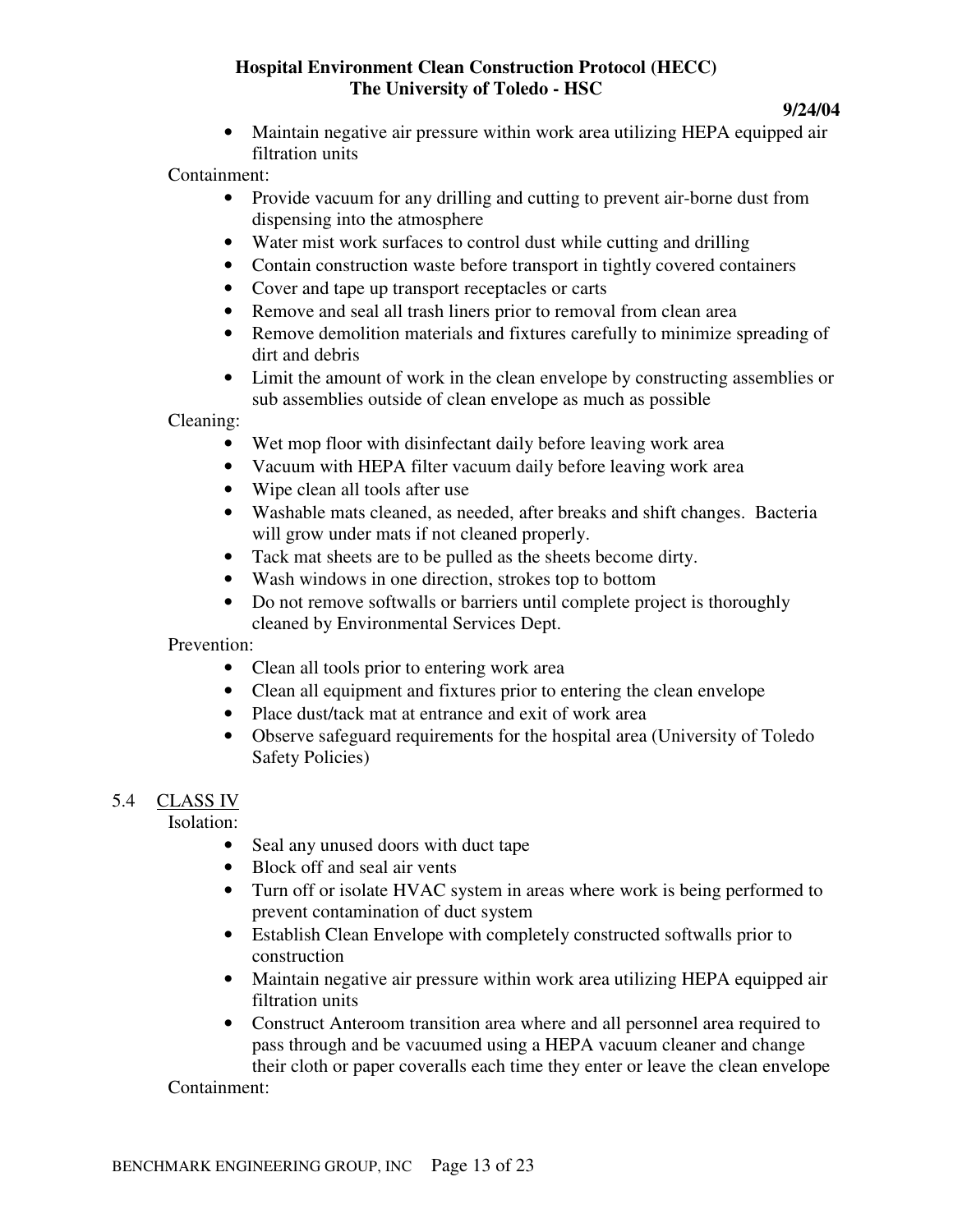**9/24/04** 

- Provide vacuum for any drilling and cutting to prevent air-borne dust from dispensing into the atmosphere
- Water mist work surfaces to control dust while cutting and drilling
- Contain construction waste before transport in tightly covered containers
- Cover and tape up transport receptacles or carts
- Remove and seal all trash liners prior to removal from clean area
- Remove demolition materials and fixtures carefully to minimize spreading of dirt and debris
- Limit the amount of work in the clean envelope by constructing assemblies or sub assemblies outside of clean envelope as much as possible
- Seal all pipes, holes, conduits, and punctures appropriately

Cleaning:

- Wipe down all softwalls, existing walls, fixtures, and all surfaces with disinfectant after each shift
- Wet mop floor with disinfectant after each shift
- Vacuum with HEPA filter vacuum after each shift
- Wipe clean all tools after use
- Wash windows in one direction, strokes top to bottom
- Wash all trash receptacles inside and out with surfactant cleaner daily
- Washable mats cleaned, as needed, after breaks and shift changes.
- Tack mat sheets are to be pulled as the sheets become dirty.
- Do not remove softwalls or barriers until complete project is thoroughly cleaned by Environmental Services Dept.
- Machine scrub flooring using DI water and approved cleaning solution. (DI water mixed with 10% IPA alcohol) monthly or at end of project
- Wash all ceilings, walls, under table tops, edges of entire clean envelope and around equipment, using specified cleaning tools monthly or at end of project
- Regular P.M. on pre-filter for return air in room, vacuum/wet-wipe/re-vacuum duct, before replacing pre-filters.

Prevention:

- Clean all tools prior to entering work area
- Assigned cleaning tools never leave the clean envelope or are used in other areas
- Clean all equipment and fixtures prior to entering the clean envelope
- Place dust/tack mat at entrance and exit of work area
- Anteroom transition area where all personnel are required to be vacuumed using a HEPA vacuum cleaner before entering and leaving the clean envelope or where they can change their cloth or paper coveralls each time they enter or leave the clean envelope
- All personnel entering the work site are required to wear shoe covers and/or cloth or paper coveralls and gloves
- Standard safeguard requirements for the hospital area
- Supervision/Monitoring personnel activities monitored which might cause contamination during construction phases, i.e. smoking, eating, etc.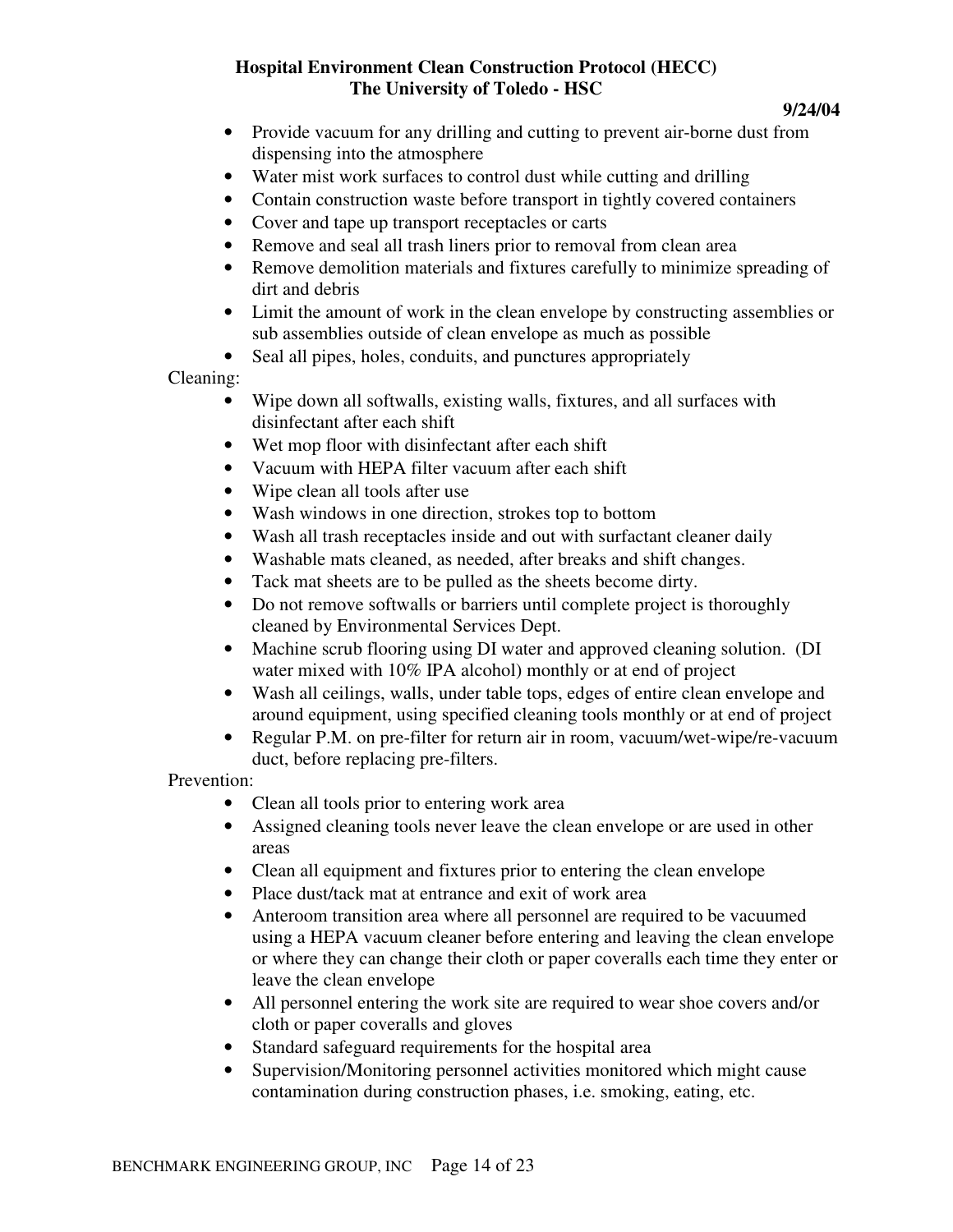**9/24/04** 

• Providing a clean envelope supervisor for gowning and pre-staging procedure monitoring and restricting access from outside the clean envelope.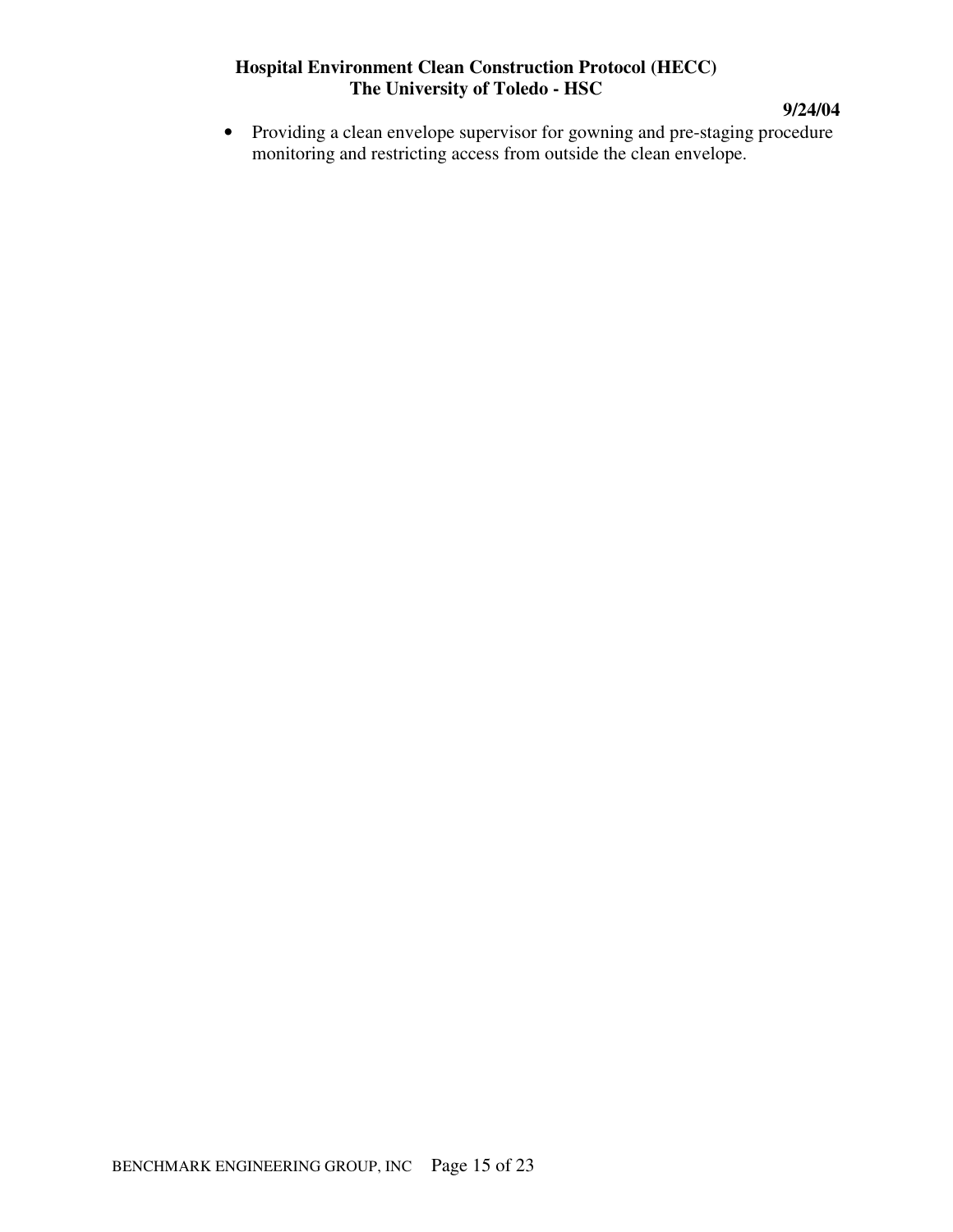## **6. CONSTRUCTION PROCEDURES FOR H.E.C.C.**

The construction phase of the operation is the most visible, but will go smoothly if the proper attention was paid to the preparation phase. Discussion of the construction phase will be divided into four categories: equipment entry, equipment installation, cleanability, and safety during construction.

#### 6.1 Construction of Softwalls

- Contractor will clean the softwall materials per the H.E.C.C. Protocol.
- Contractor will wear gowning as necessary and assemble the softwalls per the H.E.C.C. Protocol design and sketches.
- 2x4 metal framing channels will be taped into place on the floor and walls, then 2x4 metal studs will be fastened to the framing channels.
- When the framework is completed, the first section of poly film will be taped with  $\frac{3}{4}$ " dbl. sided tape to the stud and channel edges, starting left to right, from the bottom up to 60" on the inside and outside of the softwall.
- Outside of the first section, tape a strip with 3" dbl. sided tape 1 ½" below the top.
- The second section will overlap the first by 6", and will be taped to the first section by the 3" tape.
- The second section of poly film will be taped to the sides of the top channel will  $\frac{3}{4}$ " dbl. sided tape and the top of the top channel with 3" dbl. sided tape, on the inside and outside of the softwall.
- In the access doorway area, the poly film will be taped to the sides of the framing stud with  $\frac{3}{4}$ " dbl. sided tape and the face of the framing stud with 3" dbl. sided tape, on the inside and outside of the softwall.
- Lastly, a poly film cover will be taped to the top of the top channels, and the existing wall with 3" dbl. sided tape.
- The top cover will overhang 6" on the outside of the top channels.
- The access doorframe will be fastened through the poly film to the framing studs.
- The door will be mounted to the frame, swinging into the clean work area.
- \* When possible use zipper style entry from the soft wall entryway.
- 6.2 Tools
	- All tools must be carefully cleaned prior to being brought into the clean envelope, and common tools should be dedicated for clean envelope use.
	- Only tools appropriate for clean envelope use should be admitted, and no rust, flaking paint, etc., on tools are allowed.
	- Tools are generally cleaned using a degreaser or ultrasonic cleaning unit for gross dirt and oil removal, followed by a wipe down with isopropyl alcohol.
	- Use woven, non-shredding cleanroom wipers or lint free cloth with alcohol for tool cleaning process.
	- Appropriate packaging (e.g., bagging) of the clean tools is required if the cleaning is not done in proximity to the cleanroom entry point.
	- No power tools are allowed in the clean envelope area unless they are approved per the construction design, and preparation has been taken for the areas where they will be used.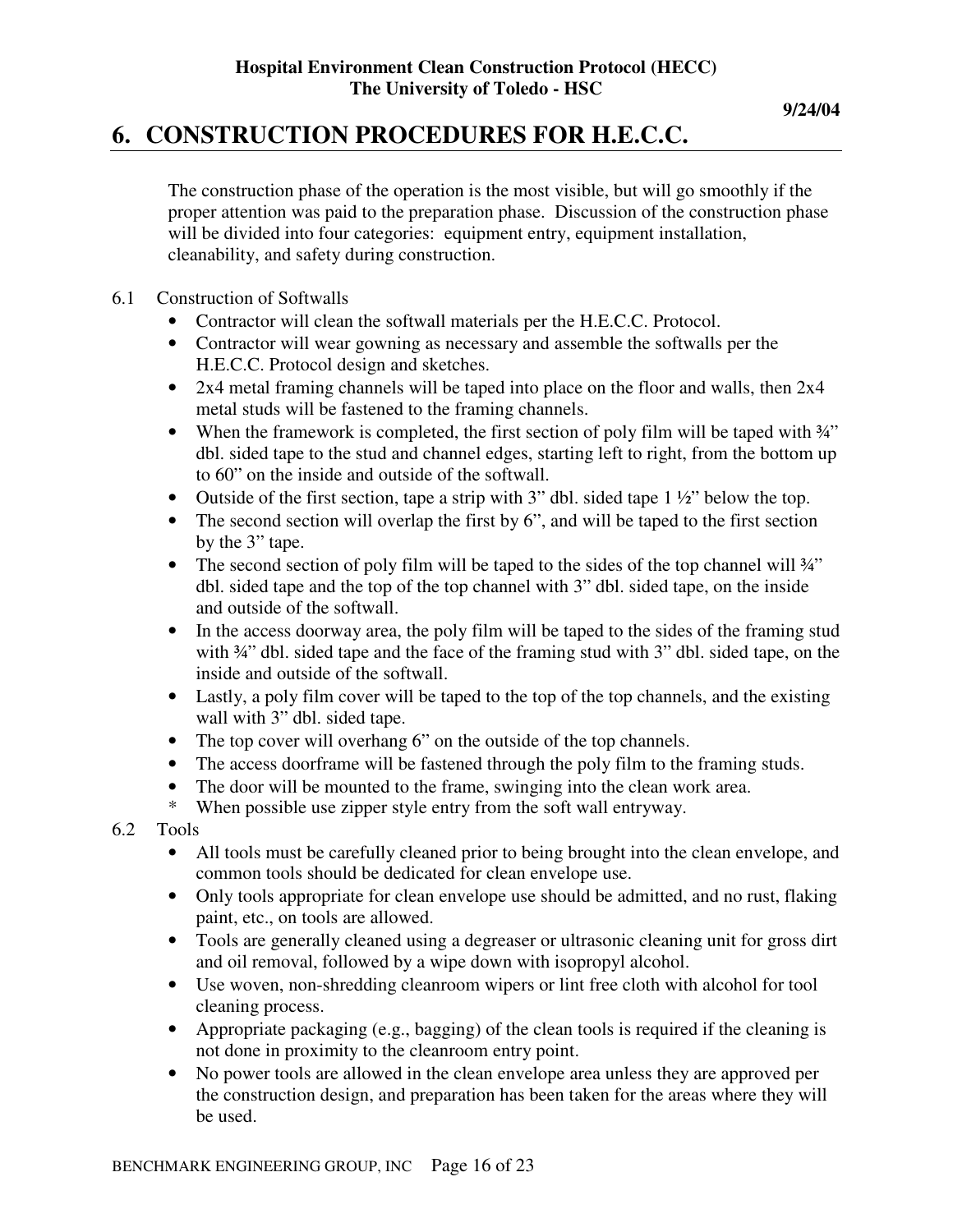#### **9/24/04**

• Large tools and equipment, when needed, will have an initial cleaning with a water wash or a high-pressure sprayer away from the cleanroom, with industrial cleaners used as necessary. This is followed by an alcohol wipe down upon clean envelope entry.

#### 6.3 Demolition

- Existing demolition items in the clean work area will be removed in sections without excessive cutting and drilling.
- Any drywall will be cut by hand and removed in sections.
- All cutting and screw removal tasks will be vacuumed per the clean construction procedure.
- All debris will be covered and contained prior to the removal from the clean work area.
- The entire area will be cleaned each day per the clean construction procedures.
- No debris will be broken down or cut apart further while in the clean area, all debris will be removed from the clean area and disposed of per approved process.

#### 6.4 Penetrations

- Special techniques for floor and wall penetration are required, generally using a double-vacuum approach.
- Dust-producing operations must be minimized, but when necessary they can be performed as long as the dust is captured prior to depositing on cleanroom surfaces.

#### 6.5 Materials

Wood -

- Any wood material encountered or installed will be cut outside of the clean area, including the softwall area.
- If wood is to be cut (removed) from the clean area, vacuum the cut area while cutting. All cuts should be sealed immediately after cutting.

#### Metals –

- All metal material should be cleaned before entering the clean area.
- All fabrication, grinding, finishing, painting, etc. will be performed outside of the clean area.
- Metal components will be brought into the clean area in complete assemblies, or in bolt together sections.
- Cutting and de-burring operations are performed outside the clean area, and welding is minimized, with the vapors captured by a local exhaust.

#### Cement/Masonry –

- Minimize any necessary cement or masonry work in the clean area.
- If concrete or masonry cutting (demolition) is required, an additional softwall area will be constructed around the area to be cut, and only wet cutting will be allowed.
- All concrete or masonry cuts will be sealed with approved sealer immediately after cutting.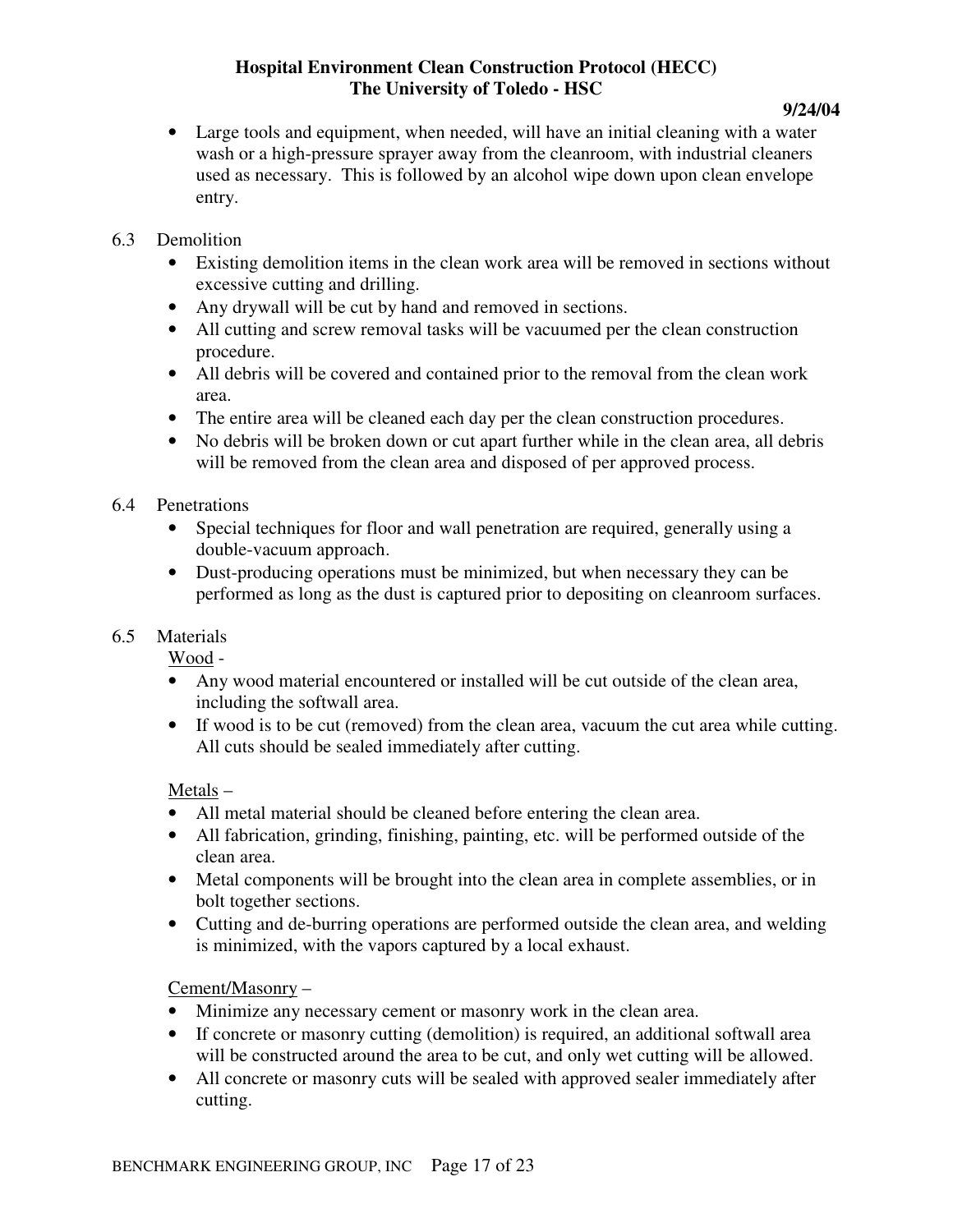#### **9/24/04**

- All masonry cutting will be done outside of the building, and all masonry units will be cleaned prior to entering the clean area.
- All concrete and mortar will be mixed thoroughly outside the building.
- All new concrete and masonry will be sealed as soon as possible after it is installed.

#### Drywall –

- All drywall or similar gypsum wallboard will be cut outside of the clean area.
- All cuts and edges will be coated with water or dust contained surfactant.
- Any cutting (demolition) of existing gypsum wallboard will be done by hand using a utility knife or similar.
- All panels will be installed face out, do not install damaged or damp panels.
- Butt panels together with no more than a 1/16" gap.
- Locate both edge or end joints over supports.
- No power sanding will be permitted in the clean area.
- Any hand sanding performed will be vacuumed as it is sanded per the clean construction procedure.

#### Tile, Carpet, Trim –

• All tile, carpet, trim, & base cutting and adhesive mixing will be done outside the clean area.

#### Painting –

• All paint mixing and preparation will be performed outside of the clean area.

#### Piping –

- Wet wipe exterior of all loose dust and soiled areas.
- Rinse and newly installed piping systems.

#### Utilities –

- The finished installation must be cleanable from all sides.
- Flex lines should have a minimum of extra material, or must be suspended such that cleaning is not inhibited.
- An alternative is to create a utility raceway between the equipment and the utility manifold that facilitates cleaning and keeps piping neat.

#### 6.6 New Construction

- If there is to be a time lag between the demolition and the new construction and equipment installation, where the clean area is open and not used, it is recommended that an additional temporary soft wall be constructed to seal the opening between the newly opened area and the softwall area.
- This will keep other construction contamination out of the clean area and keep the area clean while it is not being used, so daily cleaning will not be necessary.
- When construction in the area resumes, clean the area outside of the temporary softwall before removing it, then clean construction procedures will continue.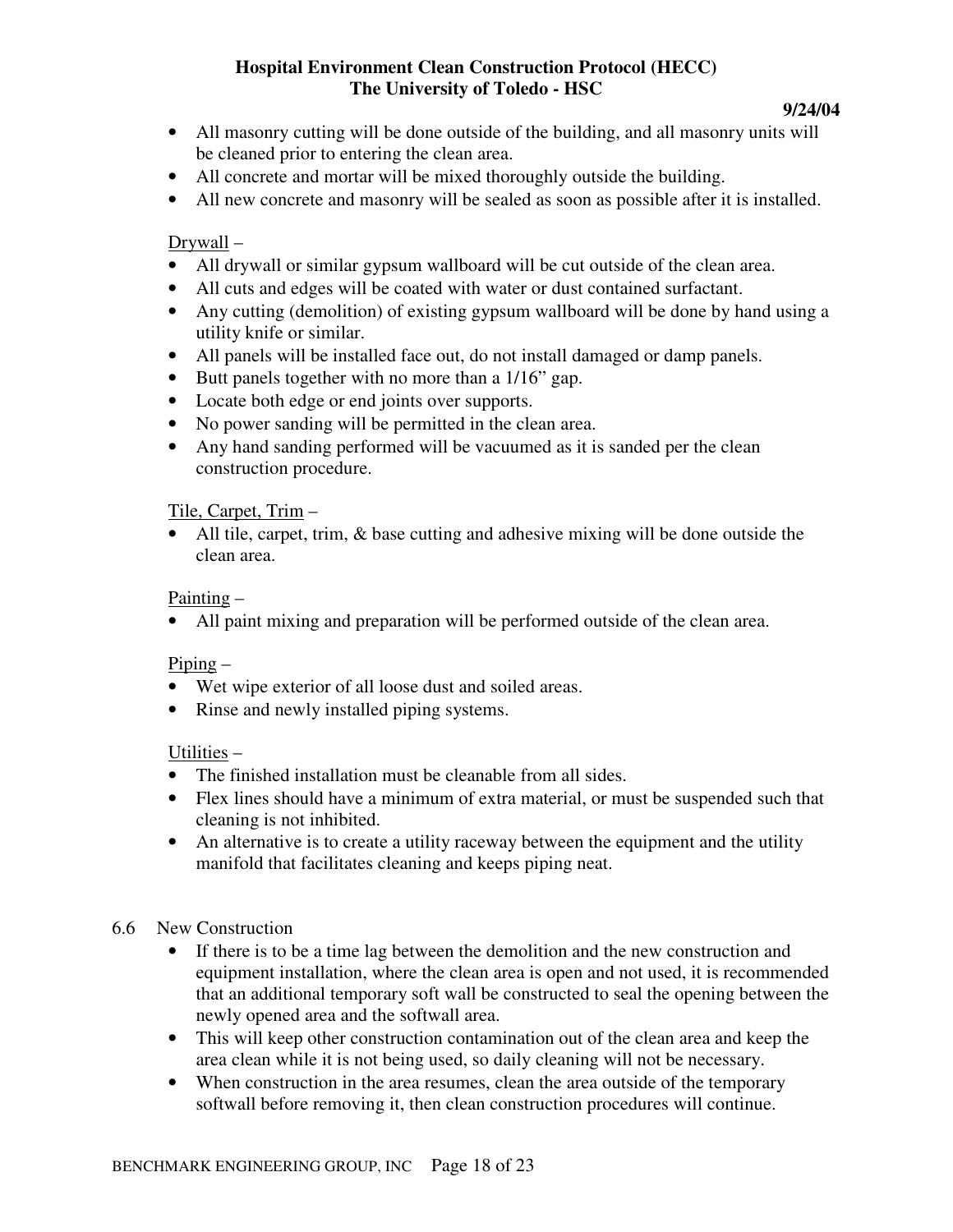- 6.7 Equipment Installation
	- The equipment entry process begins with unpacking the equipment, the first step in unpacking is to determine the cleanliness level of the equipment as it stands on the dock.
	- Remove contained packing materials, especially wood and cardboard.
	- If an inner bag exists, do not remove and proceed to clean area.
	- When moving equipment into the cleanroom, be sure to clean the wheels of the movement device.
	- Rack mats or tacky flooring assist in cleaning while the item is rolling.
	- It is also necessary to minimize the pressure differentials during the equipment movement.
- 6.8 Anteroom / Airlock
	- To assist in the implementation of construction protocols, prefabrication rooms exterior to the cleanroom are often constructed and kept at lower pressure than the clean area.
	- These rooms are external clean zones, and may be either permanent or temporary structures.
	- Provide gowning and gloving capability, with a changing area for clean area garment donning and tool storage.
	- These rooms allow the construction of prefabricated assemblies in a clean environment, without all of the restrictions inherent in cleanroom practices.
	- Negative pressure should be maintained with flow from clean construction area.
- 6.9 Safety
	- An important consideration during all aspects of construction is safety.
	- Many construction procedures involve the use of hazardous materials, and special considerations for those materials are required.
	- For gaseous chemicals, piping status indicators are needed. These indicators communicate the leak-check status and provide a warning when the hazardous materials are present in the line.
	- There also needs to be an indicator of the status of alarm systems, and the status of gas cabinets for hazardous gases.
	- Appropriate safety equipment must also be installed before hazardous materials are used.
- 6.10 Cleaning the Clean Area

While the level of cleanliness of the clean envelop will be dictated by the Infection Control Class Rating.

Cleaning equipment needed for post-construction cleaning includes:

- 
- Dispense bottles Ladders
- HEPA-filtered Vacuum cleaners Plastic buckets w/ wringers
	-
- Cleanroom wipes Cleaning solutions
	-
	-
- Mops w/ plastic handles (no wood) HEPA-filtered floor machines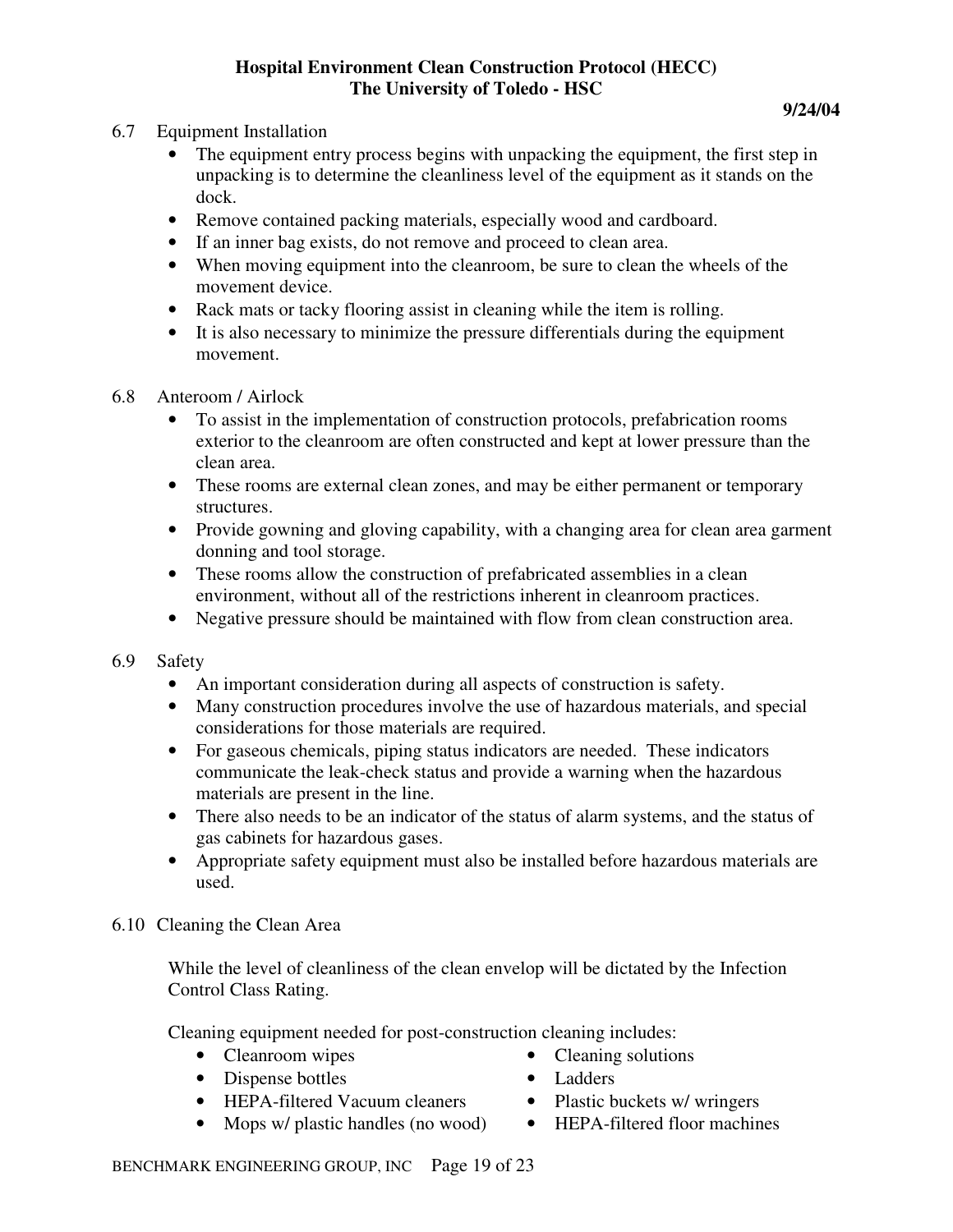- 
- Tacky rollers Squeegees
- 
- Trash bags Clean non-shedding mop heads
	-
- HEPA-filtered floor buffer Dispense applicator floor tools for wet-wiping procedures

**9/24/04** 

Other cleaning equipment must be constructed of cleanroom-compatible materials, and must be non-contaminating.

The cleaning materials used in a cleanroom must be chosen based on the clean area requirements, compatibility with the materials used in the construction and operation, residues, dispensing methods, material degradation and shedding characteristics. Generally, sprays must be performed into a cleanroom wiper located within inches of the spray nozzle. If stored wet, the residues of the storage medium must also be considered.

Entry of cleaning materials into the cleanroom is essentially the same as all material entry. De-packaging of the material should be away from the clean envelope and storage and distribution take place inside the cleanroom.

6.11 Finish and Clean Up

Upon completion, all clean construction procedures for clean up apply to the clean area. After the clean area is cleaned, the softwalls can be removed, and the clean area should be cleaned one more time. Care must be used when removing the soft walls to ensure that any contamination trapped under or on top of the walls is cleaned up and not spread around the clean area.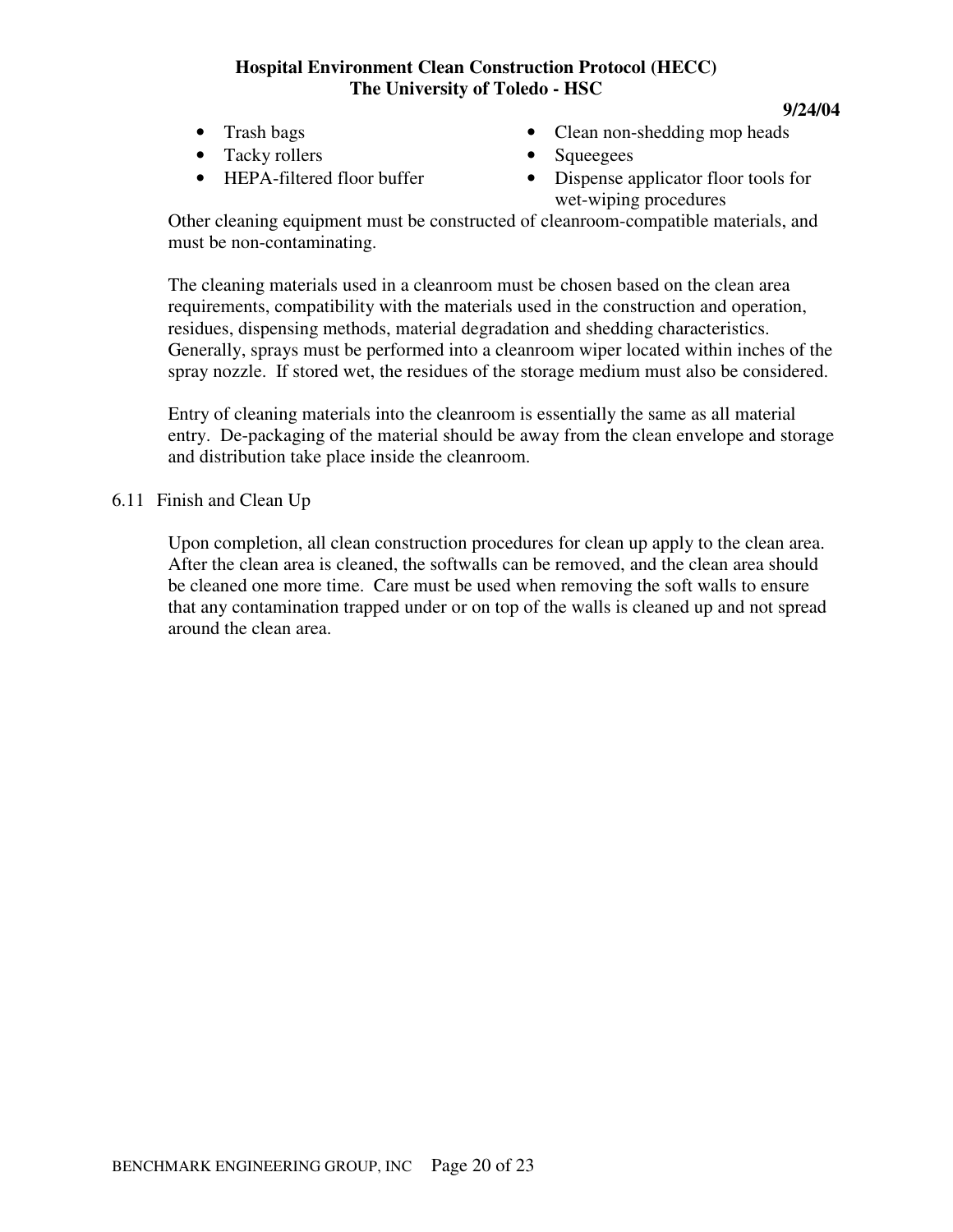## **7. CLEANING PROCEDURES FOR H.E.C.C.**

The cleaning should begin at the most contaminant-sensitive area and proceed through the cleanroom toward the least sensitive area. Particle monitoring equipment should be used during cleaning procedures throughout the facility to maintain control of particle levels.

- 7.1 Ceilings
	- The ceiling should be completely cleaned first.
	- Vacuum the grid only on HEPA-filtered diffusers, never touch the HEPA filter media.
	- Vacuuming and wet-wiping the ceiling tile and light fixture lenses should be cleaned in one direction, overlapping strokes.
	- Be sure the tiles are sealed and cannot be moved before attempting to clean

#### 7.2 Walls

- Vertical partitions, including walls, windows, and doors should be cleaned in similar manner.
- Beginning at the ceiling, and working in a vertical line toward the floor, vacuum with overlapping strokes.
- This is followed with wiping or mopping, utilizing DI water and a surfactant.
- Rinse with DI water and finally re-vacuum.
- 7.3 Floors
	- Raised, grated, epoxy and vinyl floors can be maintained in the following manner:
	- Vacuum the floor starting in the most contaminant-sensitive area, using overlapping one-directional strokes.
	- Upon completion of vacuuming, wet-mop the floor in identical manner.
	- Rinse with DI water and re-vacuum the entire surface of the floor.

#### 7.4 Work Surfaces

- Using a pre-moistened cleanroom wiper, which has been folded into quarters, begin at the rear of the surface and wipe in a straight line from left to right.
- After each pass, expose a fresh area of the folded wiper and with a slight overlap, using one-directional stroke, wipe the adjacent area.
- Clean under the tabletops, legs and foot rest with a moistened cleanroom wipe.
- 7.5 Special Precautions While Cleaning
	- 1. Be careful not to penetrate filters with the mop handle when removing the mop from the mop bucket.
	- 2. Be sure to monitor the sweeper bags on the HEPA-filtered vacuum cleaners as they fill quickly and may brake, causing damage to the liners.
	- 3. Wipe the mop buckets down inside and out, before and after use.
	- 4. Never use the mop designated for the cleanroom outside the cleanroom area. Dedicate each area with a mop and bucket and label them to be used only in that area. (mops may be down-graded to the chase area)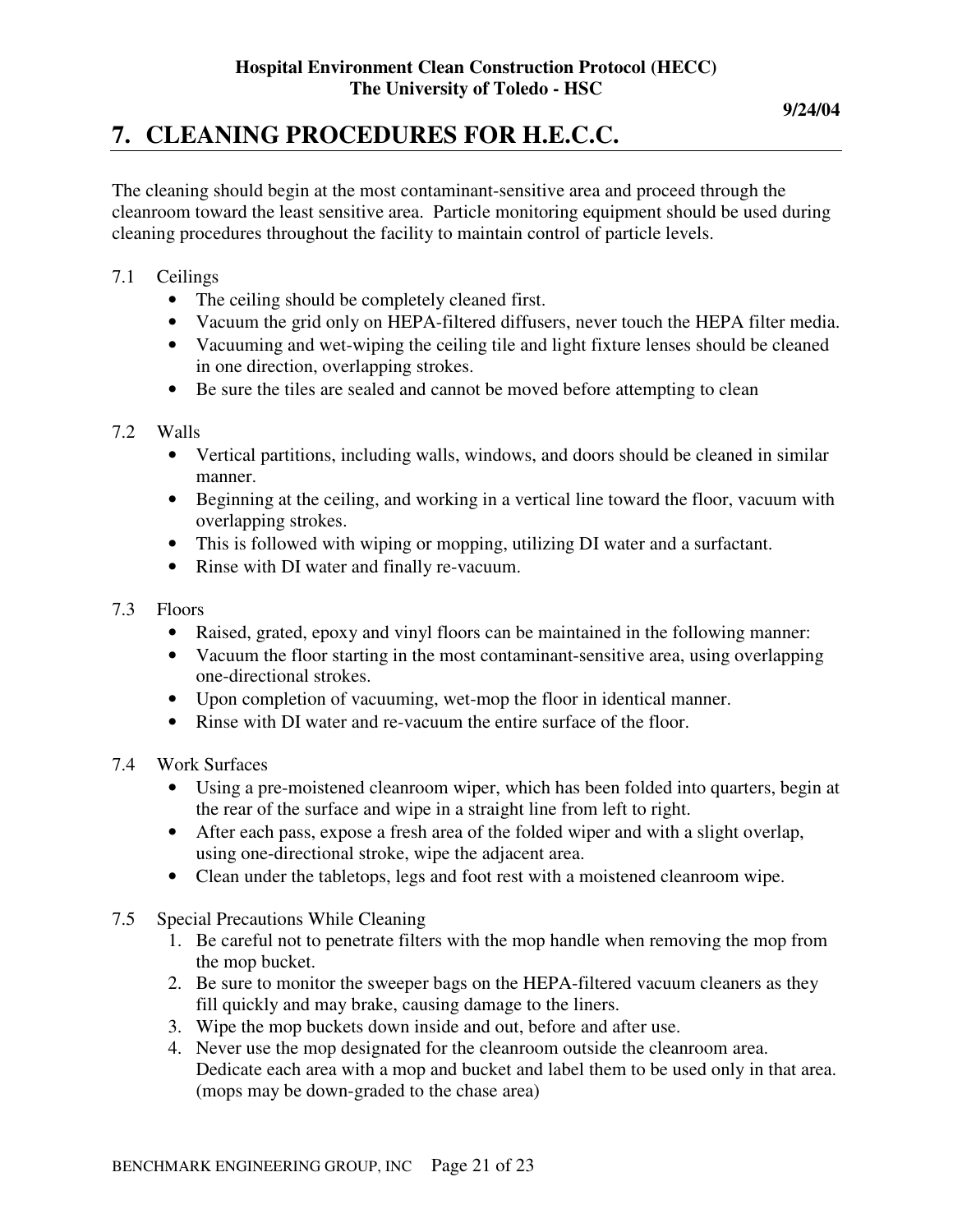**9/24/04** 

5. Vacuum cleaners are to be cleaned inside and out each day, including the electrical cords, to remove particles collected from dragging on the floor.